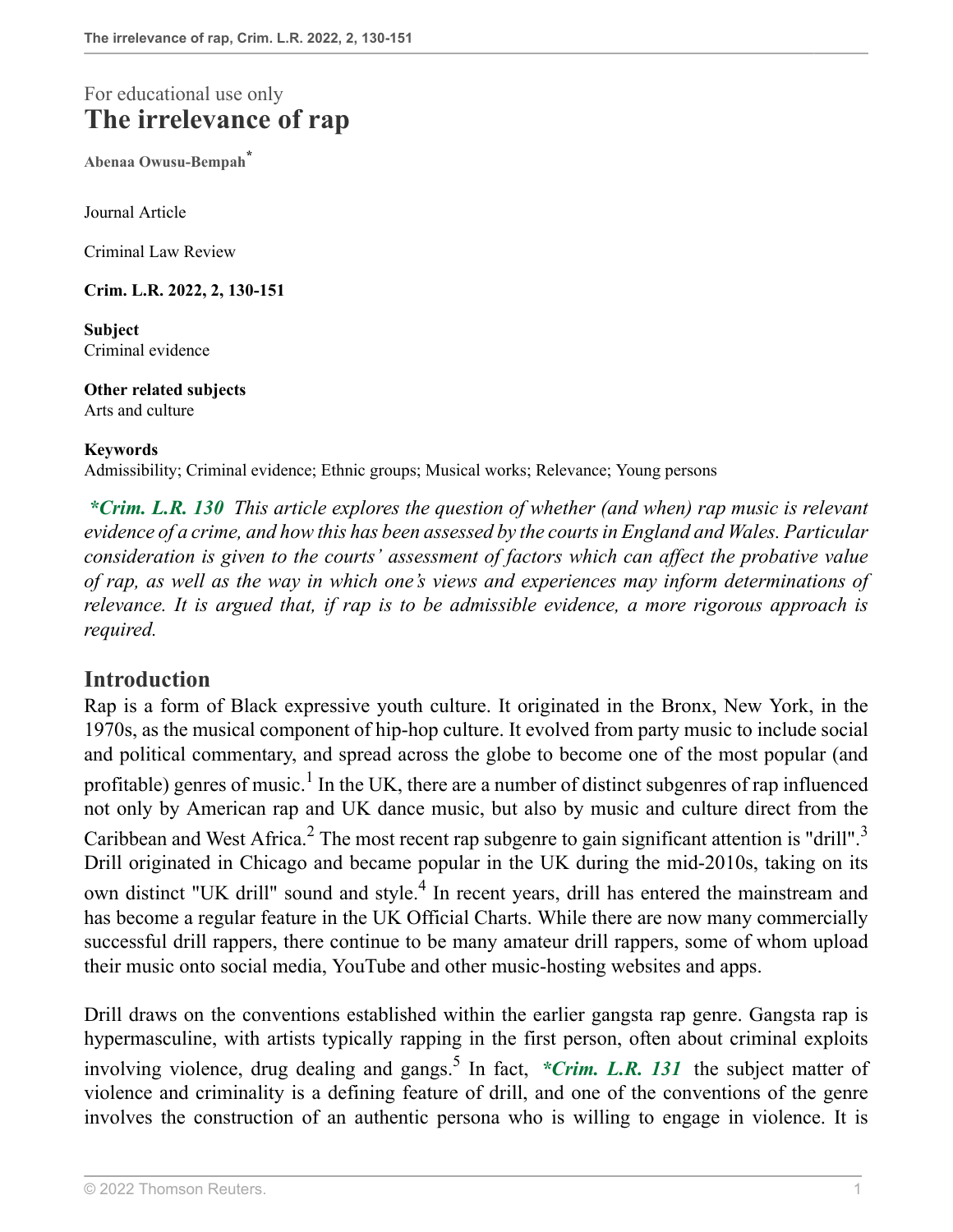intentionally shocking and provocative. Some drill songs are accompanied by videos which typically feature groups of young men and boys in tracksuits and, sometimes, face coverings. They use their hands to mimic weapons (and occasionally use real or fake weapons as props), as well as to make letters and symbols. Drill videos are often filmed at night in urban areas, including in and around council estates.<sup>[6](#page-19-4)</sup>

<span id="page-1-1"></span><span id="page-1-0"></span>While the appearance of authenticity is important within some rap subgenres, particularly drill, many rappers have no connection to criminal activity or grossly exaggerate their involvement. References to criminal acts are often fictional and entertaining, or used as a means of cultivating an image of street authenticity. Drill fans, for example, respond positively to violent content, with online audiences rating rappers by authenticity.<sup>[7](#page-19-5)</sup> More broadly, rap relies heavily on symbolism, figurative language, hyperbole and braggadocio. The use of humour, rhetoric and innuendo also "thickens the obscure",<sup>[8](#page-19-6)</sup> making it all the more difficult to decipher fact from fiction.

<span id="page-1-5"></span><span id="page-1-4"></span><span id="page-1-3"></span><span id="page-1-2"></span>Despite the violent content, and persistent efforts by the media, politicians and criminal justice agencies to associate rap with crime,  $9$  there is no empirical evidence to support claims that rap as a genre, or drill in particular, causes crime.<sup>[10](#page-20-0)</sup> This is not to suggest that no rapper ever commits the kind of crime they rap about, or that there has never been any link between violent lyrics and particular incidents of violence.<sup>[11](#page-20-1)</sup> However, the nature and implications of such links are incredibly difficult to identify and unpack, and participation in rap can be hugely beneficial, including by providing an alternative to crime.

<span id="page-1-8"></span><span id="page-1-7"></span><span id="page-1-6"></span>Many are drawn to rap because of the potential financial rewards. This prospect influences much of the content of mainstream rap music, including criminal themes.<sup>[12](#page-20-2)</sup> Those who are successful might also have their impact recognised through highly coveted awards and prizes. In 2018, for example, American rapper, Kendrick Lamar, was awarded the Pulitzer Prize for music.<sup>[13](#page-20-3)</sup> In the UK, several rappers, including Dave and Skepta, have won the Mercury Prize, which "promotes the best of UK music and the artists who produce it".<sup>[14](#page-20-4)</sup> While, for many, rap music is a route to financial security, artists may also find it cathartic. American rapper and *\*Crim. L.R. 132* activist, Michael Render (aka Killer Mike), describes rap as a "safe space" for Black people, offering "a kind of therapy  $\ldots$  a place to express even our rawest feelings".<sup>[15](#page-20-5)</sup> Rap can be used as a creative outlet, to express a variety of thoughts and emotions, to express dissatisfaction with societal and living conditions, and to create a sense of belonging and a sense of oneself.<sup>[16](#page-20-6)</sup>

<span id="page-1-10"></span><span id="page-1-9"></span>Against this backdrop, it is imperative to question how and why the creation and performance of rap is used as evidence against defendants in criminal trials, and with increased frequency in recent years, correlating with the rise of drill. In particular, can rap lyrics and videos help to prove that someone committed a crime? How do courts assess the relevance of rap? Do courts appreciate (and take account of) the conventions of rap music and rap culture? Is the potential for undue prejudice recognised? Are prosecutors being permitted to present stereotypes as if they are evidence? How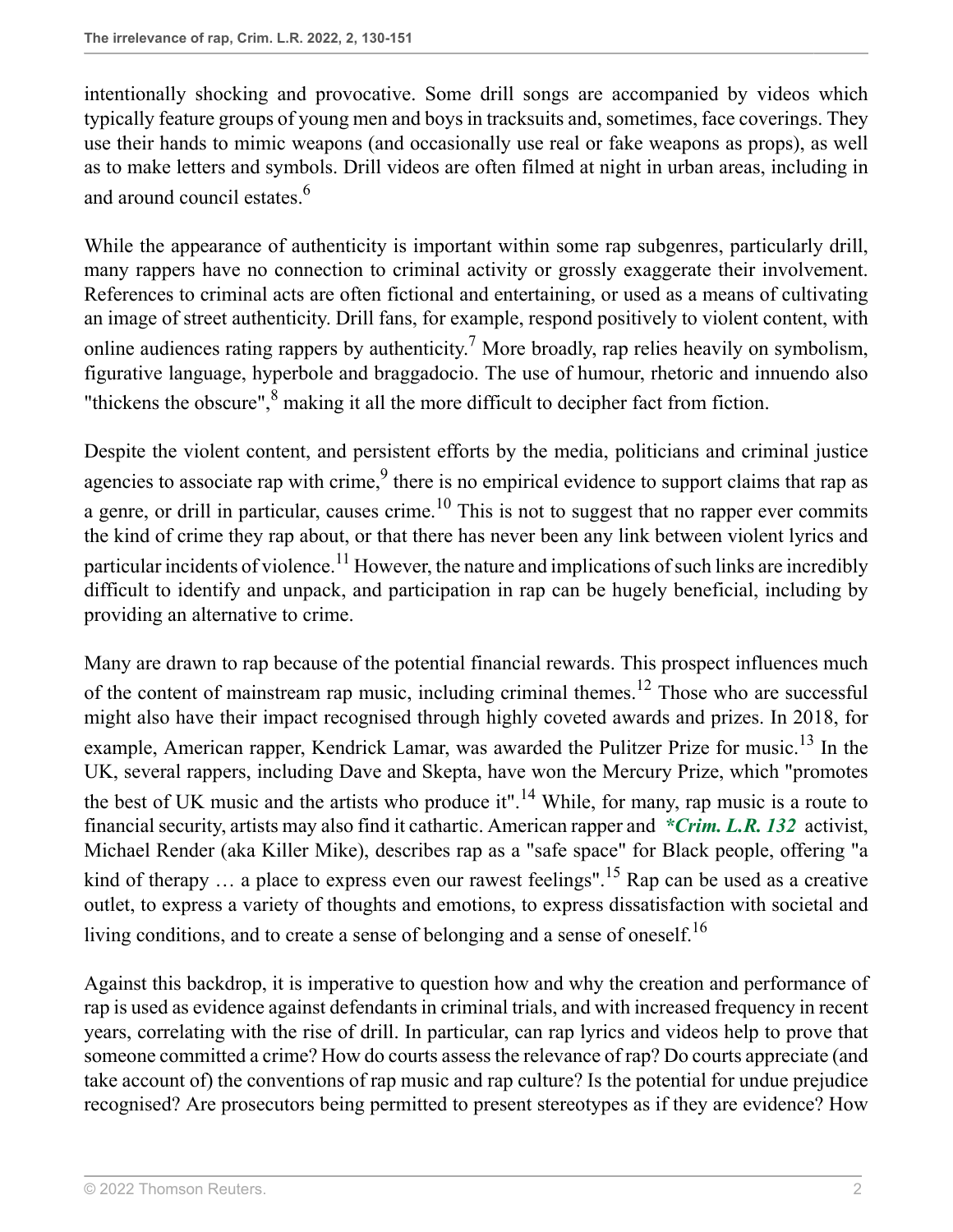does the use of rap as evidence fit into a wider pattern of marginalising and criminalising Black youth and Black cultures?

<span id="page-2-0"></span>This article is one of a series of planned articles exploring the admissibility and use of rap as evidence in criminal trials, as well as its implications.<sup>[17](#page-20-7)</sup> It focuses on the first three questions, pertaining to the relevance of rap in respect of a criminal charge and, in doing so, sheds some light on the latter questions. The article evaluates the way in which relevance has been determined by engaging in a qualitative analysis of appellate cases from England and Wales, reported between January 2005 and January 2021. These cases were sourced through legal databases, namely Westlaw and LexisNexis, by using various search terms, such as "lyric" and "music video". While case searches do not uncover every appeal case, 38 relevant cases were identified, 34 of which concern rap music, with the other four seemingly involving the use of other genres of music in criminal proceedings. In 31 of the cases, lyrics or participation in music videos had been admitted as evidence against a defendant at a criminal trial or treated as an aggravating factor at sentencing. The other seven cases link rap music to crime or character in some way. For example, rap music has been used or attempted to be used as evidence against a witness, has led to a police investigation into possession of firearms, and has formed part of a gang injunction. Reported appeal cases cannot tell us everything that is happening in first instance trials, including how often prosecutors seek to rely on rap, or whether trial judges tend to admit or exclude the evidence.<sup>[18](#page-20-8)</sup> However, the main findings from the case law are broadly consistent with anecdotal insight gained from engagement with legal professionals and expert witnesses, as well as engagement in first instance trials.<sup>[19](#page-20-9)</sup> Accordingly, an analysis of over 30 appeal judgments can tell us much about the treatment of rap as evidence.

<span id="page-2-4"></span><span id="page-2-3"></span><span id="page-2-2"></span><span id="page-2-1"></span>It is important to note that not all of the cases involve a challenge to the admissibility of rap as evidence. In fact, the admission, interpretation or use of lyrics or videos against a defendant was a subject of appeal in a minority of cases *\*Crim. L.R. 133* and was usually not the sole ground of appeal. Still, the cases provide insight into the way in which rap is used in court. It is also notable that, where admission of "rap evidence" was challenged, there was other (often stronger) evidence against defendants. In *[Soloman](http://uk.westlaw.com/Document/I98132520B44711E9A7E8A12838A9008F/View/FullText.html?originationContext=document&transitionType=DocumentItem&vr=3.0&rs=PLUK1.0&contextData=(sc.Search))*, for example, rap was said to be of "marginal significance" in the case.[20](#page-21-0) This helps to explain why appeals were usually dismissed, as convictions were deemed to be safe. But it does not explain why initial decisions to admit rap evidence against defendants were almost always approved and upheld, with there being only one successful challenge in the analysed cases.<sup>[21](#page-21-1)</sup> The law of evidence is concerned not only with the safety of convictions, but also the appropriateness and fairness of relying on various types of evidence. Rap, as we will see, is a unique and controversial form of evidence that, even where it may be relevant, is often of low probative value and creates a risk of undue prejudice. Thus, while rap evidence does not exist in a vacuum, scrutinising its admissibility is valuable regardless of whether it is central or peripheral to the prosecution case, particularly given the lack of academic attention this form of evidence has so far received in England and Wales.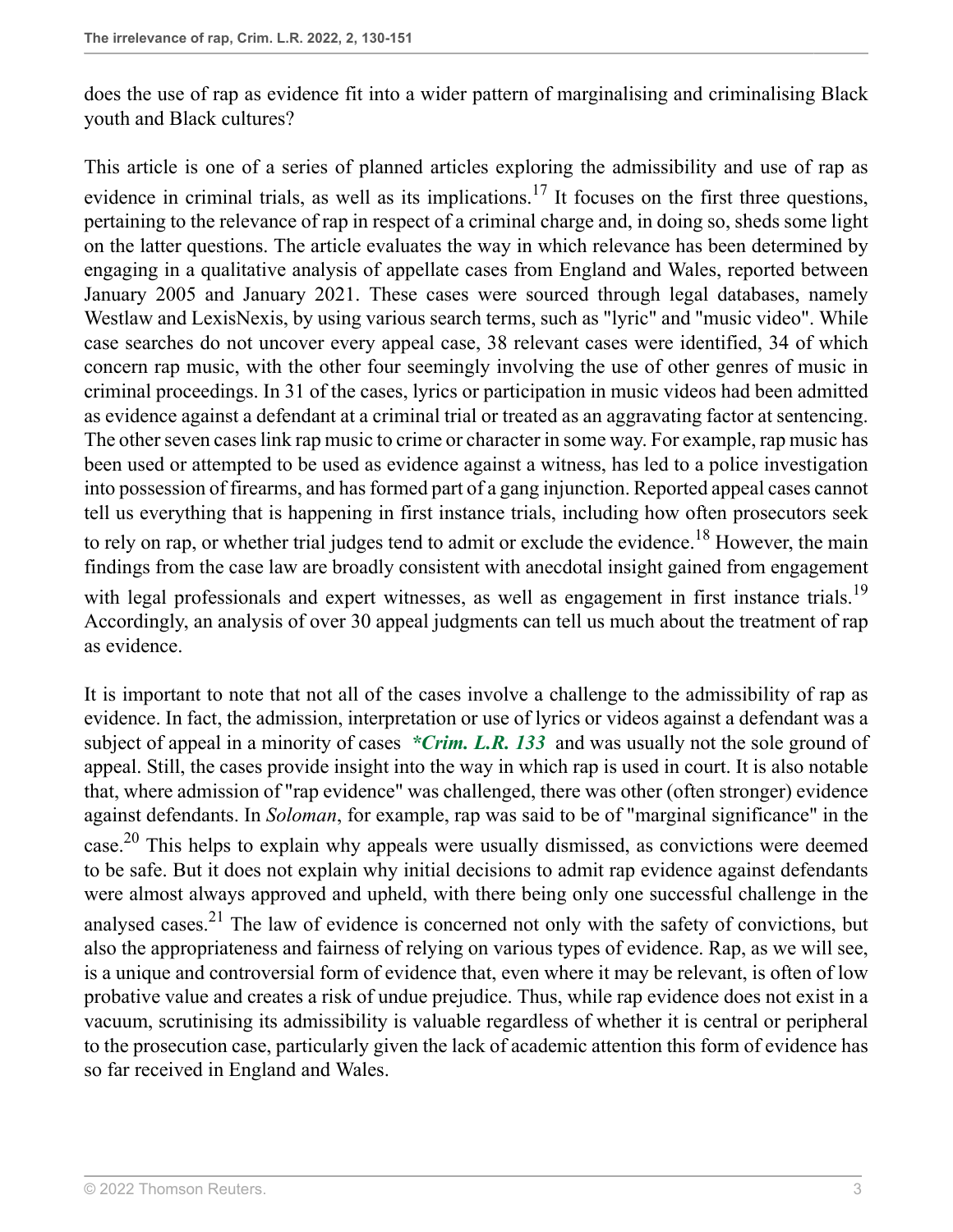Before delving into the question of relevance, and to provide further important context, this article begins by briefly outlining the profile of rap cases and introduces some of the broader issues emanating from the case law. Attention is then turned to the question of whether (and when) rap is relevant, and how this has been assessed by the courts. Particular consideration is given to the assessment of factors which can affect the relevance (and probative value) of rap, and the way in which one's views and experiences may inform determinations of relevance. The case law reveals a relaxed and uninformed approach to the assessment of the relevance of rap. It is argued that, if rap is to be admissible evidence, a more rigorous approach is required. The article concludes with some suggestions for how such an approach might be developed.

### **Beyond relevance: Issues of concern from the case law**

<span id="page-3-0"></span>Within the case law, rap lyrics and videos were usually adduced in the form of bad character evidence<sup>[22](#page-21-2)</sup> in trials for serious offences. The vast majority of cases concerned offences involving weapons (mostly firearms offences) and/or violence, including nine murders. Often these were cases of joint enterprise or secondary liability, where rap was used to link defendants to each other and to the crime, and often, or at the same time, as evidence of gang involvement, to place the offence in a gang context. The case law also indicates that rap is used almost exclusively as evidence against young Black men and boys (usually teenagers)<sup>[23](#page-21-3)</sup> in London and other urban areas, and in ways that other genres of music or forms of art are not used. *\*Crim. L.R. 134* [24](#page-21-4)

<span id="page-3-2"></span><span id="page-3-1"></span>The profile of the case law raises a number of important issues. A detailed analysis of these issues is beyond the scope of this article and will be taken up in separate articles. However, it is useful to introduce them here, as they should be borne in mind when addressing the question of relevance.

<span id="page-3-3"></span>These issues include the categorisation of rap as bad character evidence. Bad character evidence is defined in the [CJA 2003 s.98](http://uk.westlaw.com/Document/ID7128FA0E45211DA8D70A0E70A78ED65/View/FullText.html?originationContext=document&transitionType=DocumentItem&vr=3.0&rs=PLUK1.0&contextData=(sc.Search)) as "evidence of, or of a disposition towards, misconduct". [Section](http://uk.westlaw.com/Document/I0E6354E0E44811DA8D70A0E70A78ED65/View/FullText.html?originationContext=document&transitionType=DocumentItem&vr=3.0&rs=PLUK1.0&contextData=(sc.Search)) [112](http://uk.westlaw.com/Document/I0E6354E0E44811DA8D70A0E70A78ED65/View/FullText.html?originationContext=document&transitionType=DocumentItem&vr=3.0&rs=PLUK1.0&contextData=(sc.Search)) defines "misconduct" as "the commission of an offence or other reprehensible behaviour". "Reprehensible behaviour" has been given its ordinary meaning, carrying with it "some element of culpability or blameworthiness".<sup>[25](#page-22-0)</sup> The appeal judgments do not usually specify which aspect of the definition applies to rap. However, since writing or performing rap does not usually amount to the commission of an offence, it seems that rapping about criminal behaviour is treated as reprehensible or, alternatively, as showing a "disposition towards" committing crime or reprehensible behaviour. This begs a question: If writing or performing violent or graphic rap amounts to "misconduct", or is otherwise evidence of bad character, is it not also misconduct to write or perform violent plays, write violent novels, play violent video games, or perform violent

<span id="page-3-4"></span>lyrics from other genres, such as pop or opera, a genre "almost wholly devoted to violence"?<sup>[26](#page-22-1)</sup> What sets rap apart from these other fictionalised forms of art and violent pastimes which are not commonly thought of as being "reprehensible" or as showing a "disposition towards" committing crime? Most obviously, rap is a form of Black expressive culture, performed primarily by young people who fit a pre-existing image of what a criminal looks or behaves like. At play may be a "racist assumption that [Black arts] cannot reach the same levels of sophistication as their white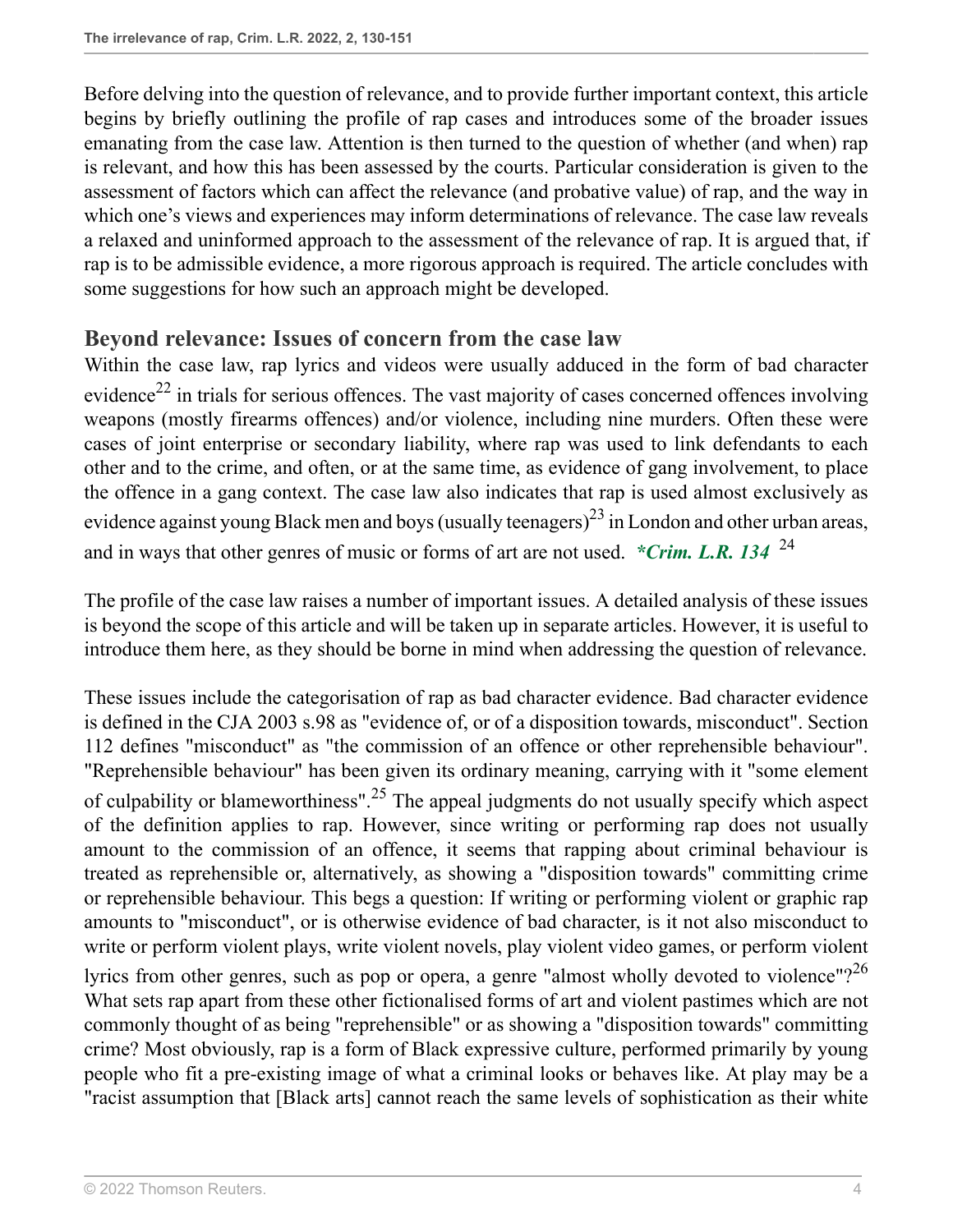<span id="page-4-0"></span>counterparts", $27$  and, as such, can be taken literally and attributed to one's character in a way which other genres are not.

One could argue that the "bad character" label protects defendants in so far as, to be admissible, evidence of a defendant's bad character must not only be relevant but must also satisfy one of the seven gateways in [s.101\(1\) of the CJA 2003.](http://uk.westlaw.com/Document/ID7143D50E45211DA8D70A0E70A78ED65/View/FullText.html?originationContext=document&transitionType=DocumentItem&vr=3.0&rs=PLUK1.0&contextData=(sc.Search)) This could potentially safeguard the defendant against admission of some evidence. However, the "gateways" seem to do little, if anything, to prevent admission of rap evidence. As we will see, in the case law, rap was commonly admitted through [s.101\(1\)\(d\)](http://uk.westlaw.com/Document/ID7143D50E45211DA8D70A0E70A78ED65/View/FullText.html?originationContext=document&transitionType=DocumentItem&vr=3.0&rs=PLUK1.0&contextData=(sc.Search)), as being relevant to an important matter in issue between the defendant and the prosecution. If rap is deemed to be relevant, it is likely to go to an "important matter" in issue, thus satisfying gateway d. Also, whatever little protection [s.101](http://uk.westlaw.com/Document/ID7143D50E45211DA8D70A0E70A78ED65/View/FullText.html?originationContext=document&transitionType=DocumentItem&vr=3.0&rs=PLUK1.0&contextData=(sc.Search)) may offer would be less necessary if the courts were to take a more rigorous and informed approach to assessing the relevance of rap. For these reasons, as well as space constraints, this article focuses on the prerequisite question of relevance, leaving a detailed exploration of the bad character provisions for elsewhere. *\*Crim. L.R. 135*

<span id="page-4-3"></span><span id="page-4-2"></span><span id="page-4-1"></span>Related to the issue of categorising rap as bad character evidence, the relationship between rap, race and gangs also deserves serious scrutiny, including the potential for rap to be used to ignite longstanding stereotypes of Black men and boys as criminals.<sup>[28](#page-22-3)</sup> Prosecutors may benefit from themes and aesthetics within rap music, by taking rap literally and using it to help build a case in which Black boys and men represent, or fit into, what Angela Davis referred to as the "racialized figure of the criminal", $^{29}$  $^{29}$  $^{29}$  without expressly stating as much. In other words, as Quinn puts it, "Police and prosecutors who don't want to appear overtly discriminatory can … let the rap music do the racist signalling for them".[30](#page-22-5) Stereotypes about Black male criminality are reproduced and reinforced through a gang narrative. The term "gang" is vague and has been disproportionately applied to Black young people, including many who are not involved in crime, and in a way that does not correlate to the commission of serious youth violence.<sup>[31](#page-22-6)</sup> Such disproportionate application equips the term "gang" with the ability to evoke images of Black criminality. Rap music can thus be used as a "racialised signifier",  $32$  to amplify pre-existing notions of Black men and boys as criminals, to help build a gang narrative (especially where lyrics or videos exploit a gang aesthetic, as is common in drill), and further link Black men and boys to crime.

<span id="page-4-6"></span><span id="page-4-5"></span><span id="page-4-4"></span>Where rap is used by prosecutors to help put an offence into a gang context, this is often done with the aid of a police officer acting as a gang expert.<sup>[33](#page-23-0)</sup> In this capacity, the officer may be invited to interpret and contextualise rap lyrics and videos. This is a further issue of concern and raises a number of important questions about whether police officers are sufficiently qualified to act as experts on rap, whether they are (or can be) impartial, and whether their evidence is sufficiently reliable. Being an expert on gangs does not, without more, make one an expert on rap. Unless the officer has studied the history, culture and conventions of the genre, has kept up to date with ever-changing slang, and/or is actively involved or immersed in rap culture, it would be more appropriate for the court to hear from musicians, industry insiders and social scientists, particularly scholars of hip-hop, rap and popular culture. Moreover, "intense crime-fighting motivations and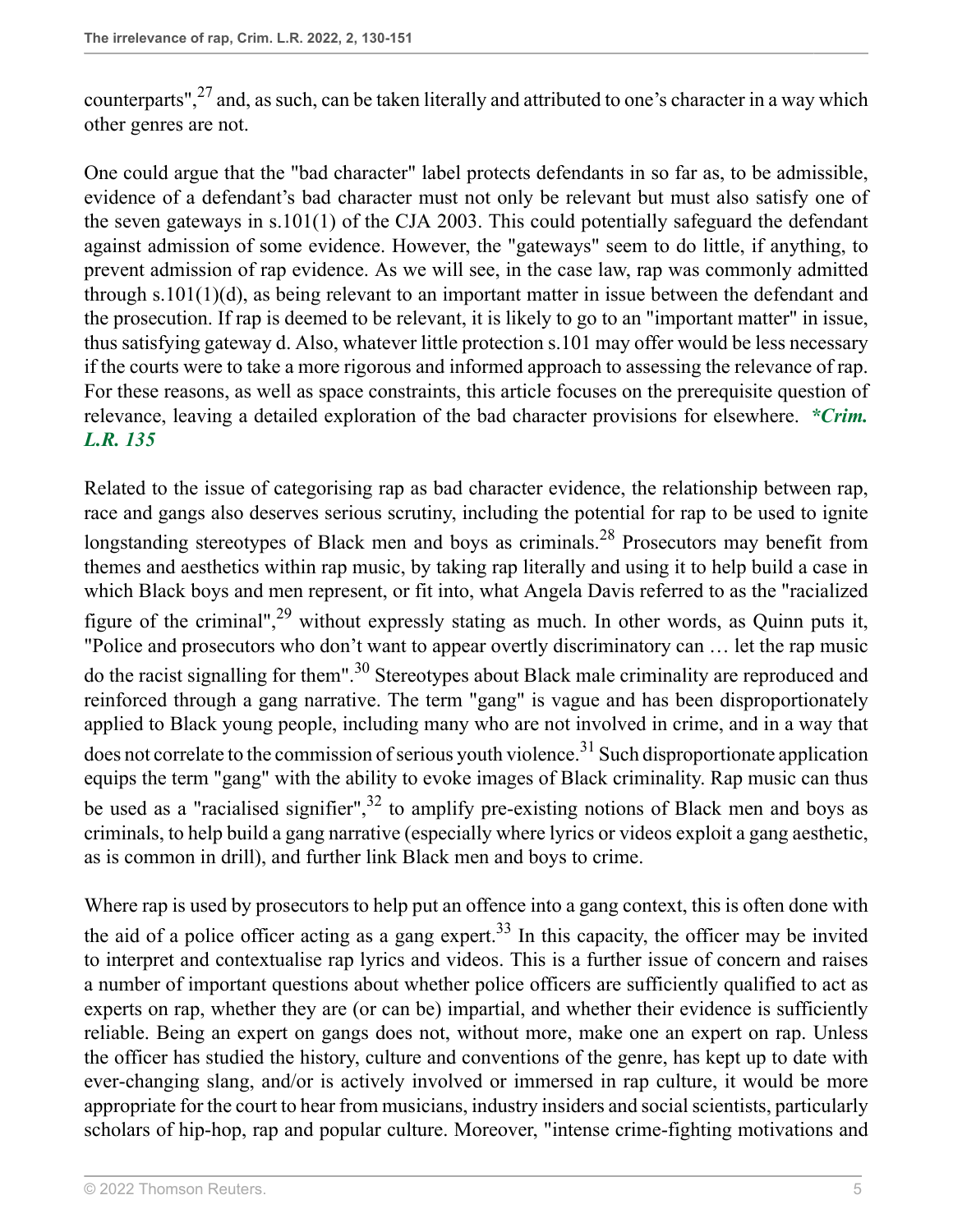<span id="page-5-0"></span>institutional racism might discourage more circumspect readings" of rap by the police.<sup>[34](#page-23-1)</sup> In a recent report on tackling racial injustice in the youth justice system, JUSTICE took the view that, in the context of drill, *\*Crim. L.R. 136*

<span id="page-5-1"></span>"the use of police officers as experts amounts to no more than the prosecution calling itself to give evidence. They have little understanding of the culture within which Drill is created, and how it is made. $135$  $135$ 

<span id="page-5-2"></span>Although Ward and Fouladvand do not take such a strong line, they note that, "there is nothing in recently reported cases to indicate that police gang expertise is being subjected to any kind of rigorous scrutiny".[36](#page-23-3) They suggest that the courts should take more seriously the factors relevant to determining whether expert opinion evidence is sufficiently reliable to be admitted, as set out in the *[Criminal Practice Direction 19A \(Expert Evidence\)](http://uk.westlaw.com/Document/I713346F0676211E5A9C9EE4437CFC9EC/View/FullText.html?originationContext=document&transitionType=DocumentItem&vr=3.0&rs=PLUK1.0&contextData=(sc.Search))*. Given widespread concern about the consequences of admitting unreliable expert evidence,  $3^7$  the "laissez-faire" approach in respect of police opinions on rap is somewhat surprising.

<span id="page-5-5"></span><span id="page-5-4"></span><span id="page-5-3"></span>The final issue of concern to be outlined here relates to prejudicial effect. Even if relevant, evidence should not be adduced if its probative value is outweighed by its prejudicial effect. With few exceptions, the case law shows little concern for how rap music might unduly prejudice a jury against the defendant. By and large, jurors seem to be trusted to put emotion aside and decide for themselves whether rap music is "part of art or part of life".<sup>[38](#page-23-5)</sup> While the judge must provide directions on the legal issues in the case,  $39$  there is no requirement that the judge (or anyone else) explain to the jury the culture, artistic conventions or social influences of rap music. This is of concern because of the huge potential for undue prejudice. Jurors may believe that violent or inflammatory lyrics are far stronger evidence of guilt than they actually are, or they may act in an emotional or irrational way by, for example, believing that the defendant is worthy of conviction and punishment, regardless of the strength of the evidence against them. The risk of both reasoning and moral prejudice can arise not only from a lack of understanding of conventions in rap music, but also because the evidence plays into preconceived notions about rappers and, more broadly, Black people as criminals. Its use risks evoking racial prejudice. Several American studies have found bias against rap music, rooted in racial stereotypes.[40](#page-23-7) In Dunbar and Kubrin's 2018 study, for example, participants were "more likely to assume that a rapper is in a gang, has a criminal record, and is involved in criminal activity than are artists from other music genres, and this is based merely on the genre of the lyrics".[41](#page-23-8) The significance of prejudicial effect for the admission of rap music as evidence is returned to briefly in the conclusion.[42](#page-23-9)

<span id="page-5-8"></span><span id="page-5-7"></span><span id="page-5-6"></span>Having outlined the profile of rap cases and some of the issues raised by the way in which rap is used in court, we can turn to the first condition for admission of evidence: its relevance. *\*Crim. L.R. 137*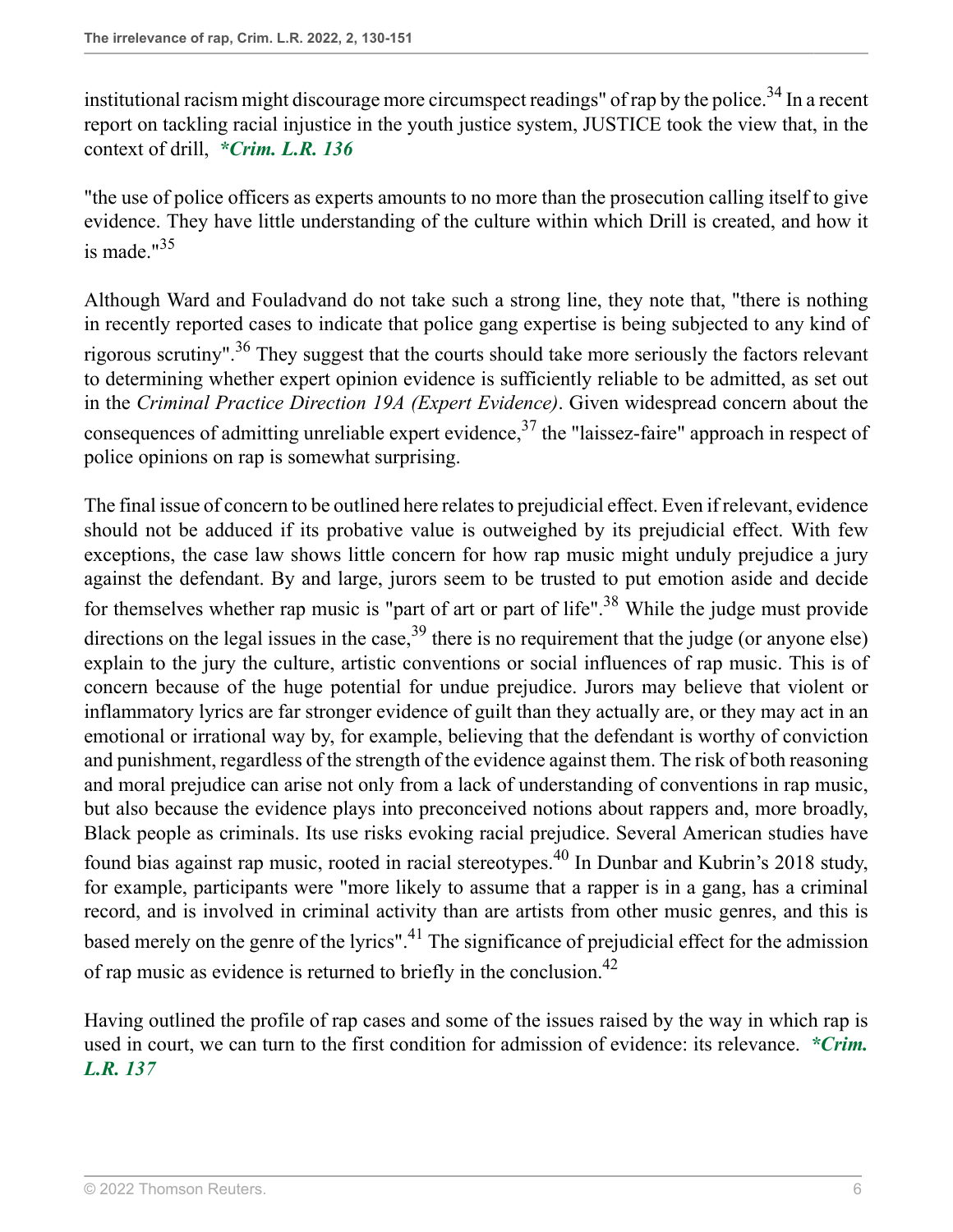## **Relevance**

In *[Myers](http://uk.westlaw.com/Document/I0559FB706C1E11E5A2428B3467E03F52/View/FullText.html?originationContext=document&transitionType=DocumentItem&vr=3.0&rs=PLUK1.0&contextData=(sc.Search))*, a case concerning the admission of gang evidence, the Privy Council explained two basic principles of the law of evidence:

"The starting point is that evidence is not admissible unless it is relevant. It is relevant if, but only if, it contributes something to the resolution of one or more of the issues in the case. It may do so either directly or indirectly. The second important proposition is that not all relevant evidence is admissible."  $43$ 

<span id="page-6-1"></span><span id="page-6-0"></span>To contribute something to the resolution of an issue in the case and, therefore, be relevant, evidence must make "the matter which requires proof more or less probable".<sup>[44](#page-23-11)</sup> Thomason warns of the need to distinguish between "probable" and "likely". To be relevant, he argues, evidence need not make the existence of a fact more or less "likely". Rather, it need only increase (or decrease) the probability of the existence of a fact by *any* amount.[45](#page-23-12)

<span id="page-6-2"></span>Within the case law, lyrics and videos were most commonly said to be relevant to one or more of the following five matters or issues, often by using rap to link defendants to a gang.

<span id="page-6-5"></span><span id="page-6-4"></span><span id="page-6-3"></span>The first issue is state of mind, including intention. In  $O<sub>1</sub><sup>46</sup>$  $O<sub>1</sub><sup>46</sup>$  $O<sub>1</sub><sup>46</sup>$  $O<sub>1</sub><sup>46</sup>$  the appellant was convicted of possession of a firearm and ammunition with intent to endanger life. He had been arrested in a taxi with a loaded handgun in the footwell of his seat. The prosecution sought to frame the offence within a gang context, asserting that the appellant was a member of a violent gang, despite the particulars of the offence not involving gang violence. "Various pieces of evidence"<sup>[47](#page-24-1)</sup> were relied on to help prove gang membership and, in turn, possession of the gun with intent to endanger life. This included a six-month old "YouTube video" in which the appellant appeared "rapping with many others and using words which were said to relate to guns and gangs".<sup>[48](#page-24-2)</sup> The lyrics included the lines, "fuck a leg shot aim for his weak top" and 'I told these dumb pricks I ain't playing around, violate my Blue State then their ribs split". The lyrics did not include any "specific threat to anyone in particular on any particular occasion".<sup>[49](#page-24-3)</sup> The video was held to be admissible under [s.101\(1\)\(d\)](http://uk.westlaw.com/Document/ID7143D50E45211DA8D70A0E70A78ED65/View/FullText.html?originationContext=document&transitionType=DocumentItem&vr=3.0&rs=PLUK1.0&contextData=(sc.Search)) [of the CJA 2003](http://uk.westlaw.com/Document/ID7143D50E45211DA8D70A0E70A78ED65/View/FullText.html?originationContext=document&transitionType=DocumentItem&vr=3.0&rs=PLUK1.0&contextData=(sc.Search)) as "going to a disposition or propensity of the appellant as a gang member to use gun violence for the purposes of endangering life",  $50$  and as "relevant to the important matter in issue of whether the gun  $\ldots$  was in his possession with the intent to endanger life".<sup>[51](#page-24-5)</sup>

<span id="page-6-9"></span><span id="page-6-8"></span><span id="page-6-7"></span><span id="page-6-6"></span>The second issue is motive. In *[Sode](http://uk.westlaw.com/Document/ID97090A072A611E79A6CDDFCB3FECCC4/View/FullText.html?originationContext=document&transitionType=DocumentItem&vr=3.0&rs=PLUK1.0&contextData=(sc.Search))*, the three appellants had been convicted of murder by way of joint enterprise. The prosecution case was that the shooting was a revenge attack committed by members of the Anti-Shower gang against a member of the Shower gang, despite the only direct evidence of the attack involving the Anti-Shower gang being a hearsay statement of questionable reliability.[52](#page-24-6) The *\*Crim. L.R. 138* appellants denied involvement in the shooting or in any gang. To help establish that the attack was motivated by a gang dispute, the prosecution relied on several items of evidence, including evidence from a police officer of "tit-for-tat" violence between the two gangs and text messages between two of the appellants in which a video made by the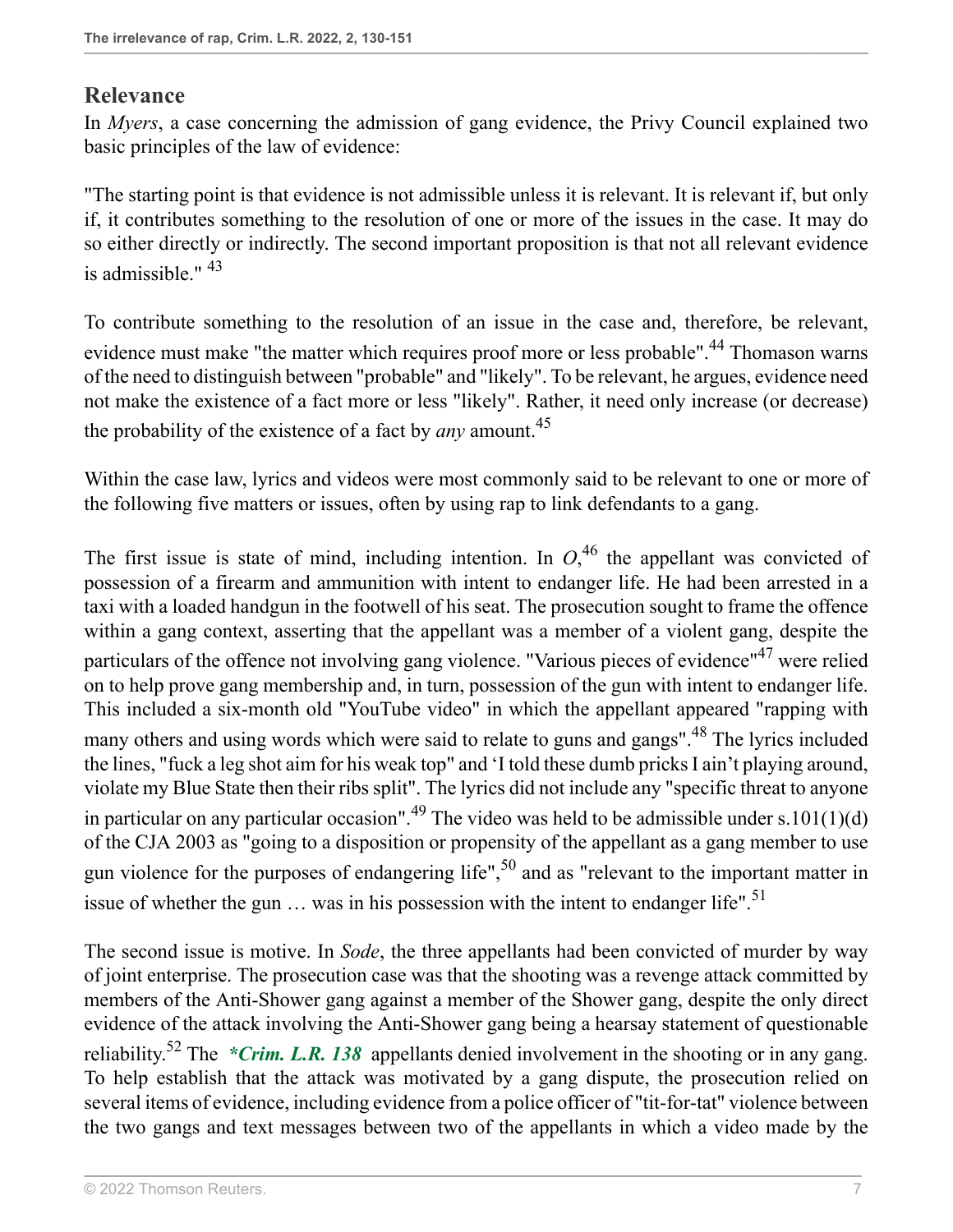<span id="page-7-1"></span><span id="page-7-0"></span>Shower gang was described as "trash".<sup>[53](#page-24-7)</sup> The prosecution also sought to link one of the appellants to the Anti-Shower gang by way of a two-year-old "rap video" in which he made "a gesture supportive of the Anti-Shower Gang and remarks consistent with support of the Anti-Shower Gang".<sup>[54](#page-24-8)</sup> Notwithstanding the fact that the appellant was just 14 years old at the time of making the video, the Court of Appeal found that it provided a "clear and direct link'<sup>[55](#page-24-9)</sup> between the child and the gang. As such, it was held to be relevant evidence of motive for the killing.

<span id="page-7-3"></span><span id="page-7-2"></span>The third and fourth issues are presence and association, including whether presence at the scene of a crime and association with co-defendants was innocent. In *[Lewis](http://uk.westlaw.com/Document/I2F0A92A082F411E38B63F6DB3BCE029D/View/FullText.html?originationContext=document&transitionType=DocumentItem&vr=3.0&rs=PLUK1.0&contextData=(sc.Search))*, [56](#page-24-10) the seven appellants were convicted of a number of offences, including riot and possession of a firearm with intent to endanger life. The charges arose out of an incident of public disorder during the 2011 riots in Birmingham. The prosecution case was that the appellants had been part of a group of 42 individuals who broke into a pub, set it on fire with petrol bombs, and fired shots at police officers and a police helicopter. In addition to other evidence, including CCTV footage, cell site evidence and DNA linking one of the appellants to a firearm, the prosecution relied on the appearance of five of the appellants in music videos found on YouTube. Some of the videos featured two or more of the appellants together. The videos, which were said by police officers to include references to guns, gangs and/or gang signage, were admitted under [s.101\(1\)\(d\) of the CJA 2003](http://uk.westlaw.com/Document/ID7143D50E45211DA8D70A0E70A78ED65/View/FullText.html?originationContext=document&transitionType=DocumentItem&vr=3.0&rs=PLUK1.0&contextData=(sc.Search)) as evidence of association with "a gang or gangs, exhibiting violence or hostility to the police or links with firearms".<sup>[57](#page-24-11)</sup> The videos were the "principal" evidence of gang association,<sup>[58](#page-24-12)</sup> and were used to help prove the important matters of the appellants' presence in the area of the pub at the time of the violence, that their presence was not innocent, and that they had a common purpose to commit unlawful acts  $59$ 

<span id="page-7-6"></span><span id="page-7-5"></span><span id="page-7-4"></span>Fifth, rap was admitted under [s.101\(1\)\(d\)](http://uk.westlaw.com/Document/ID7143D50E45211DA8D70A0E70A78ED65/View/FullText.html?originationContext=document&transitionType=DocumentItem&vr=3.0&rs=PLUK1.0&contextData=(sc.Search)) as relevant to propensity; to show, for example, a propensity towards violence or using firearms. In some cases, propensity was then used to help prove one or more of the above issues, such as intention in *[O](http://uk.westlaw.com/Document/I27FE29800E2211E0B1BCA59CF9A856C2/View/FullText.html?originationContext=document&transitionType=DocumentItem&vr=3.0&rs=PLUK1.0&contextData=(sc.Search))*, and presence in *[Lewis](http://uk.westlaw.com/Document/I2F0A92A082F411E38B63F6DB3BCE029D/View/FullText.html?originationContext=document&transitionType=DocumentItem&vr=3.0&rs=PLUK1.0&contextData=(sc.Search))*.

<span id="page-7-8"></span><span id="page-7-7"></span>Whether or not a particular form or item of evidence is relevant to an issue in a case is not always easy to determine and can be open to debate. As explained below, relevance is a relative concept, and decisions can be informed by cultural norms and subjective views. The position taken here is that rap music is rarely relevant evidence of criminal behaviour. This is because it cannot usually be taken at face value: "Rap music lyrics are neither inherently truthful, accurate, self-referential depictions of events, nor necessarily representative of an individual's *\*Crim. L.R. 139* mindset."[60](#page-24-14) Rather, "Rap music is an art form, told in rhymed verse, that privileges figurative language and resides in a long tradition of hyperbolic rhetoric."[61](#page-24-15) The dark, provocative and exaggerated nature of some rap songs is mirrored in the images of accompanying videos. Consequently, we cannot ordinarily infer that an individual thinks or behaves in a particular way based on their rap lyrics or videos. Moreover, rap is unlike many forms of documentation, such as diary entries or text messages, not only because it is a highly complex genre of music with a rich history in which realistic depictions of crime, criminality and gang involvement are normalised and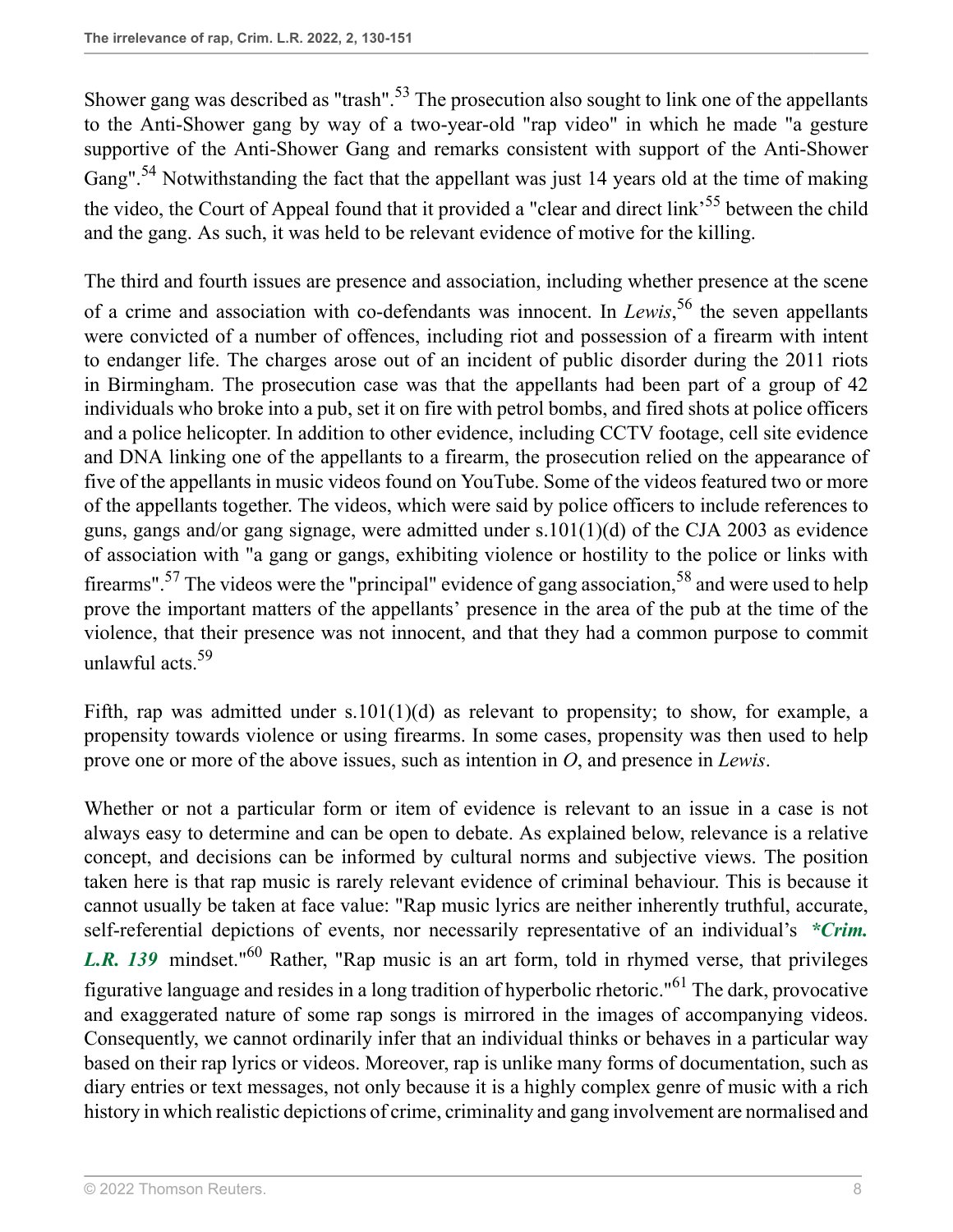expected, but also because rap is often created for public consumption. In fact, once it is recorded and shared on social media or YouTube, there can be little doubt that it is intended to entertain and attract attention.

<span id="page-8-0"></span>Further, rap cannot be used to establish a "comparative propensity" to commit crime, either generally or a specific kind of crime.<sup>[62](#page-24-16)</sup> There is no evidence, empirical or otherwise, to suggest that those who rap about, for example, stabbing or shooting people, are more likely to engage in this conduct than those who do not. Thus, at a basic level, in the absence of any meaningful support for a generalisation that writing or performing rap lyrics about crime (or participating in a video with criminal themes) increases the probability of having committed crime, we cannot, with any degree of confidence, claim that such lyrics (or videos) are relevant evidence of criminal behaviour. In a case like *[O](http://uk.westlaw.com/Document/I27FE29800E2211E0B1BCA59CF9A856C2/View/FullText.html?originationContext=document&transitionType=DocumentItem&vr=3.0&rs=PLUK1.0&contextData=(sc.Search))*, then, arguably, the "YouTube video", which included hyperbolic rhetoric about guns, should not have been used to show a propensity as a gang member to use or possess guns with intent to endanger life.

While the position taken here is that rap is rarely probative of criminal tendencies or activity, it is not suggested that rap is never relevant evidence of a crime. However, because some subgenres of rap call for authentic portrayals of criminality, and because there is no evidence that rappers have a comparative propensity to commit crime, something more than common-place lyrics about gangs, weapons or the kind of offence charged is required. For rap to be probative evidence of guilt, arguably, there needs to be a strong and direct connection between the lyrics or contents of a video and the offence charged. This might occur where the defendant wrote lyrics which refer accurately to the events which make up the subject matter of the charge (with, for example, reference to names, dates and locations), and include information that was not in the public domain, shared in the local community or otherwise easily accessible to the defendant. Here, the lyrics are not relevant because rapping about, for example, guns, gangs or violence shows a propensity for violence. Nor are they necessarily indicative of mindset or motive, depending on the content. Rather, relevance might be founded on the fact that such lyrics demonstrate intimate knowledge of the offence, and someone with such knowledge might be more likely to have been involved in the offence than someone without such knowledge. However, even in this situation, one must remain alert to the risk of misinterpretation, and exclusion of relevant lyrics may be warranted on the basis of undue prejudice. Also, such lyrics may amount to a *\*Crim. L.R. 140* confession in so far as they are adverse to the maker of the statement.<sup>[63](#page-24-17)</sup> As such, the prosecution could be required to prove that the lyrics were not written or performed as a result of anything said or done which might render them unreliable.<sup>[64](#page-24-18)</sup> As noted by Ward and Fouladvand:

<span id="page-8-3"></span><span id="page-8-2"></span><span id="page-8-1"></span>"This raises the question of whether drill performers may be egged on, for example by producers or online comments, to provide authentic-sounding accounts of a violent way of life which cannot be relied on as statements of fact." <sup>[65](#page-24-19)</sup>

Unfortunately, the lyrics are not cited in full in most of the judgments, making it impossible to determine the extent to which the courts scrutinised the lyrics and their connection to the case.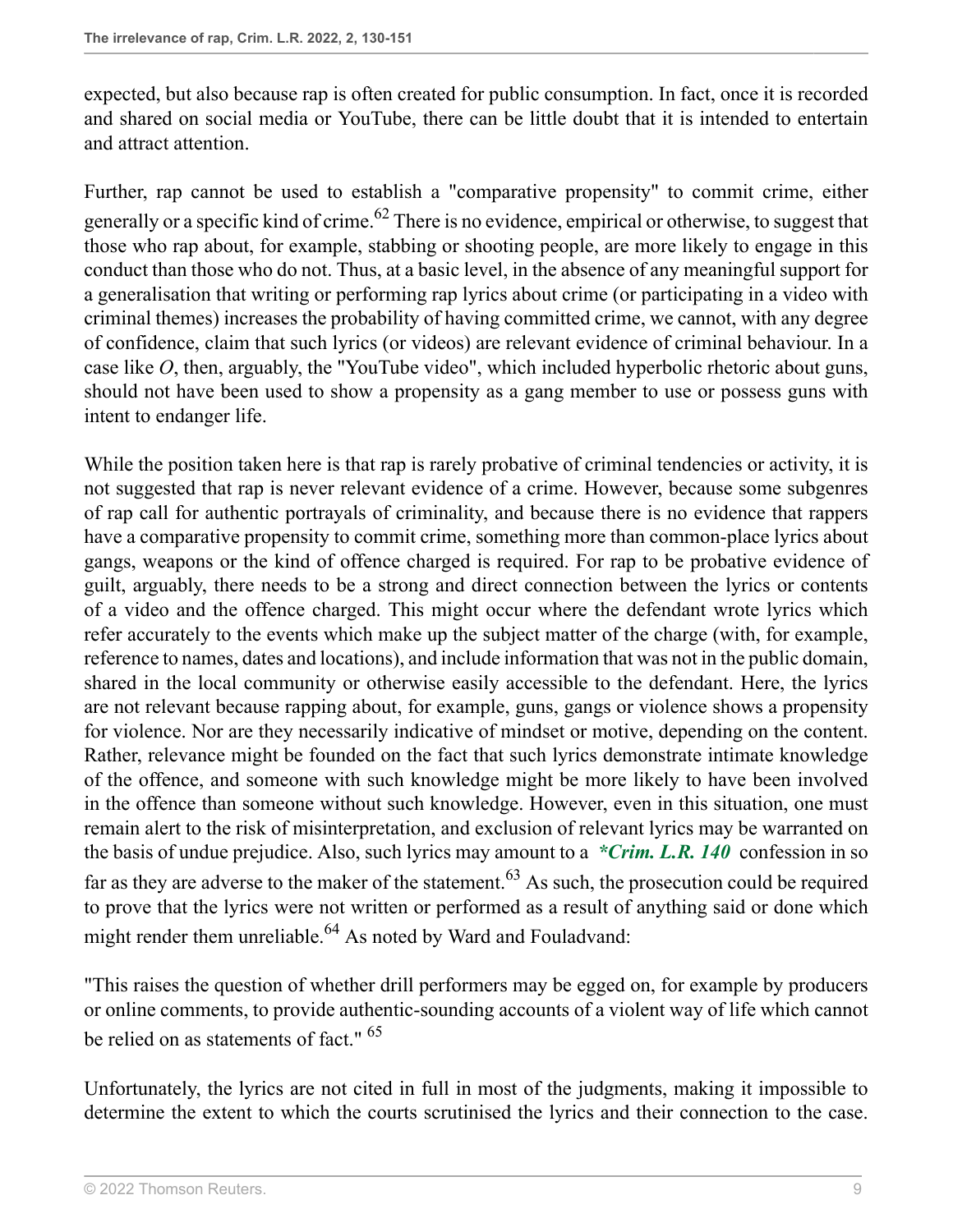<span id="page-9-0"></span>Still, it is unlikely that the above-mentioned cases included lyrics which referenced the particulars of the offence charged. In fact, if there was a direct connection between lyrics and offence, one would expect it to be mentioned, as it was in *[Ntim](http://uk.westlaw.com/Document/I5C5DBFB041B311E9B832A7CFC42188F1/View/FullText.html?originationContext=document&transitionType=DocumentItem&vr=3.0&rs=PLUK1.0&contextData=(sc.Search))*. [66](#page-24-20) In this sentencing case concerning a serious assault, the lyrics are not provided in the judgment, but the court stated that "the drill music lyrics on [the appellant's] mobile phone contained a chilling description of the events of this offence".<sup>[67](#page-24-21)</sup> Their use at sentencing was not challenged.

<span id="page-9-3"></span><span id="page-9-2"></span><span id="page-9-1"></span>It could be argued that in cases such as *[Sode](http://uk.westlaw.com/Document/ID97090A072A611E79A6CDDFCB3FECCC4/View/FullText.html?originationContext=document&transitionType=DocumentItem&vr=3.0&rs=PLUK1.0&contextData=(sc.Search))*, where the offence is said to be gang-related and proof of a contested fact (e.g. motive) is inferred through evidence of gang membership, lyrics and videos which reference a particular gang are relevant because they make membership of that gang more probable. However, even assuming lyrics or videos are interpreted correctly, this is too simplistic a view. As noted above, references to gangs are common in rap, especially drill, and non-gang affiliated young people participate in gang-themed music for a variety of reasons, including for fun, to appear more authentic, boost publicity, or as a "nod to" their local audience.<sup>[68](#page-24-22)</sup> Further, since identifying with a gang is "porous, fluid and often 'for show'",<sup>[69](#page-24-23)</sup> it is difficult to draw an inference of current affiliation from past indicators of support for a gang. Even if one is not convinced that these considerations defeat relevance, they surely have a substantial impact on probative value, such that a "clear and direct link" between a defendant and a gang is not as easy to establish as the case law suggests. As explained below, factors which affect the probative value of rap were often not scrutinised with rigour.

In cases such as *[Lewis](http://uk.westlaw.com/Document/I2F0A92A082F411E38B63F6DB3BCE029D/View/FullText.html?originationContext=document&transitionType=DocumentItem&vr=3.0&rs=PLUK1.0&contextData=(sc.Search))*, it could be argued that the videos were relevant in so far as they show an association between people accused of participating in a joint enterprise. However, where association is in issue, it is the appearance of the individuals together in a video (and potentially references made to each other), not the broader contents of the video, that help to prove this fact. In any event, the videos in *[Lewis](http://uk.westlaw.com/Document/I2F0A92A082F411E38B63F6DB3BCE029D/View/FullText.html?originationContext=document&transitionType=DocumentItem&vr=3.0&rs=PLUK1.0&contextData=(sc.Search))* were admitted for purposes that went beyond establishing association. They were used to suggest that association was by way of a gang that *\*Crim. L.R. 141* had pro-firearm and anti-police tendencies and, as such, the appellants had been correctly identified as being present at the scene of the offences and were acting with a common purpose.

<span id="page-9-5"></span><span id="page-9-4"></span>Overall, in few of the analysed cases could it plausibly be argued that the lyrics or videos were directly connected to or written about the offence charged. In fact, this seemed to be insinuated in only eight cases.<sup>[70](#page-24-24)</sup> One of the clearest examples of the prosecution seeking to make a direct link between lyrics and the crime at issue is *[Saleem](http://uk.westlaw.com/Document/I5DD11AB03CBE11DCA62BDCED1FB25210/View/FullText.html?originationContext=document&transitionType=DocumentItem&vr=3.0&rs=PLUK1.0&contextData=(sc.Search))*. [71](#page-25-0) In *[Saleem](http://uk.westlaw.com/Document/I5DD11AB03CBE11DCA62BDCED1FB25210/View/FullText.html?originationContext=document&transitionType=DocumentItem&vr=3.0&rs=PLUK1.0&contextData=(sc.Search))*, the appellant claimed that his presence at the scene of a serious assault was innocent. The prosecution contended that he was present to photograph the attack. The prosecution relied on images of assault victims found on the appellant's computer (there was no clear evidence they were taken by the appellant), as well as the following lyrics which were downloaded from the internet three months before the attack and modified: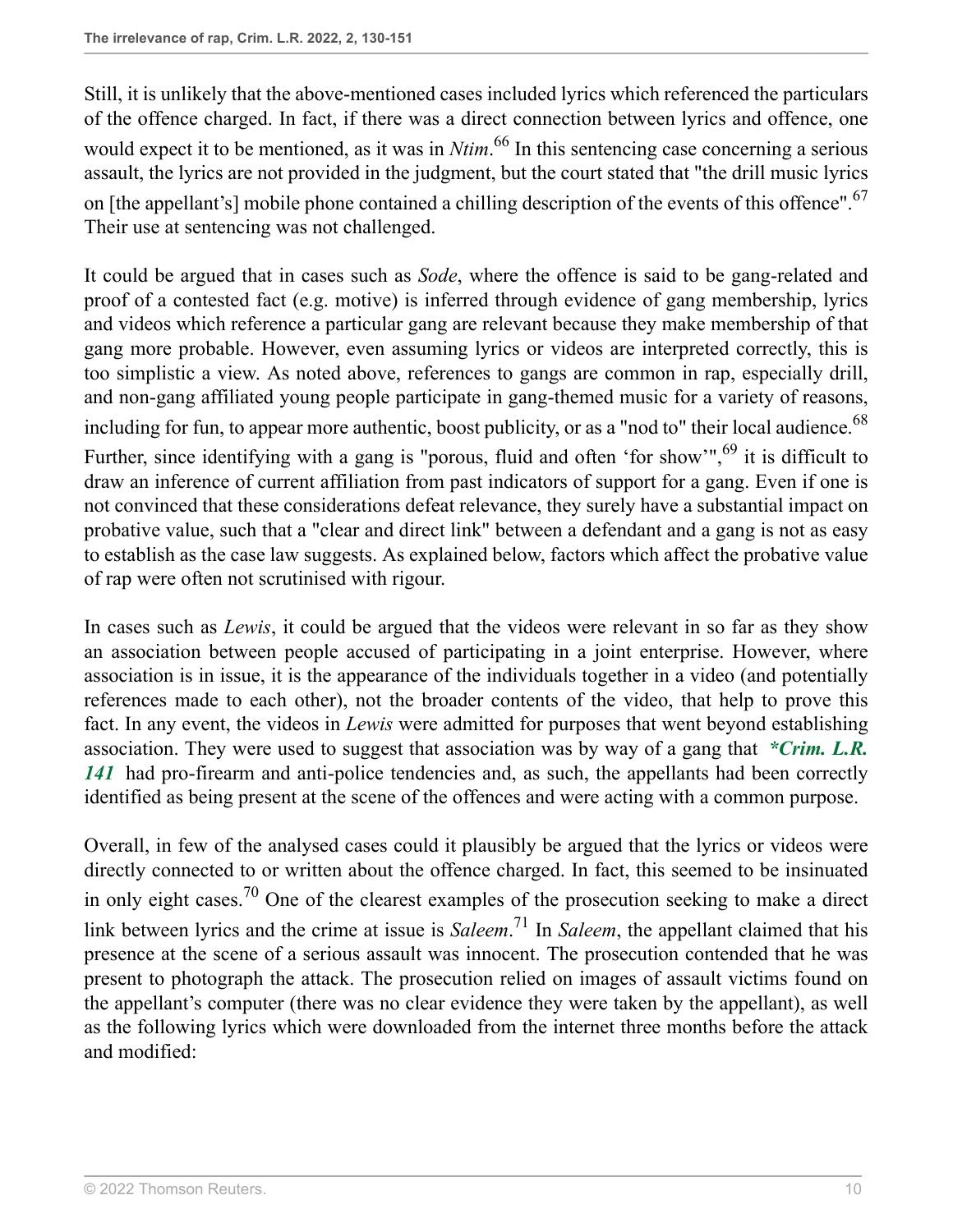<span id="page-10-0"></span>"Im gon make history, 1stly dey gon call me mister an dey gon say I dissed ya, I hav 2 b carfull hu I talk 2 becos ur bird wil be da listner, 2ndly February 24th my birth day im gon make it ur worst day, 3rdly do I have 2 have u layin in emergency 2 have dem stitch ya?" <sup>[72](#page-25-1)</sup>

The lyrics, which were part of a long document last accessed 10 days before the attack, referred to the date of the attack, which was also the appellant's birthday. The court held that they were not relevant evidence of a propensity for violence, as they showed an interest in something violent happening on the appellant's birthday, but not a propensity to commit violence. However, the lyrics were held to be admissible under [s.101\(1\)\(d\)](http://uk.westlaw.com/Document/ID7143D50E45211DA8D70A0E70A78ED65/View/FullText.html?originationContext=document&transitionType=DocumentItem&vr=3.0&rs=PLUK1.0&contextData=(sc.Search)) as going to the important matter of whether the defendant's presence at the scene of the attack was innocent. If relevance is to be found here, it is because of the birthday reference. Redmayne notes that: "While still written in the register of fantasy, it was more open to a sinister interpretation than a self-penned violent lyric might otherwise be."<sup>[73](#page-25-2)</sup>

<span id="page-10-1"></span>However, unlike the court, Redmayne argues that the lyrics went to propensity, as:

<span id="page-10-2"></span>"D was more likely to use violence on his birthday than someone who had not written those words. But without the mention of the birthday—or without the attack taking place on D's birthday—the case for admissibility would have been weak." [74](#page-25-3)

## **Relevance or weight?**

Unfortunately, the cases include very limited consideration of the way in which the complexities, artistic conventions and commercial drivers of rap music affect relevance. This is consistent with the approach of American courts which *\*Crim. L.R. 142*

<span id="page-10-3"></span>"continuously fail to acknowledge that rap music lyrics, like other forms of fictional writing, make use of the same traditional artistic devices such as exaggerated storylines, figurative language, metaphors, and fictional personas or alter egos."<sup>[75](#page-25-4)</sup>

In cases where the broader context was acknowledged by the Court of Appeal, it was not found to defeat relevance.

<span id="page-10-5"></span><span id="page-10-4"></span>*[Soloman](http://uk.westlaw.com/Document/I98132520B44711E9A7E8A12838A9008F/View/FullText.html?originationContext=document&transitionType=DocumentItem&vr=3.0&rs=PLUK1.0&contextData=(sc.Search))*, [76](#page-25-5) for example, concerned convictions for possession of a firearm and ammunition with intent to endanger life. The prosecution case was that the appellant had supplied another man with a gun and ammunition, knowing it would be used for criminal purposes and an intent to endanger life. The evidence against the appellant included, inter alia, police surveillance of the incident, the appellant's fingerprints on the bag which contained the gun, and the title line of a rap song, created in his phone two days before the incident. The lyric, "sold guns to str8 killers", was admitted under [s.98 of the CJA 2003](http://uk.westlaw.com/Document/ID7128FA0E45211DA8D70A0E70A78ED65/View/FullText.html?originationContext=document&transitionType=DocumentItem&vr=3.0&rs=PLUK1.0&contextData=(sc.Search)) as being "to do with" the alleged facts of the case on the basis that it was "capable of showing what was on the appellant's mind at the relevant time and as referring to the activity in which he was allegedly engaged".<sup>[77](#page-25-6)</sup> It is worth noting that the lyric was written in the past tense and before the incident such that, even if it could be taken literally, it referenced past,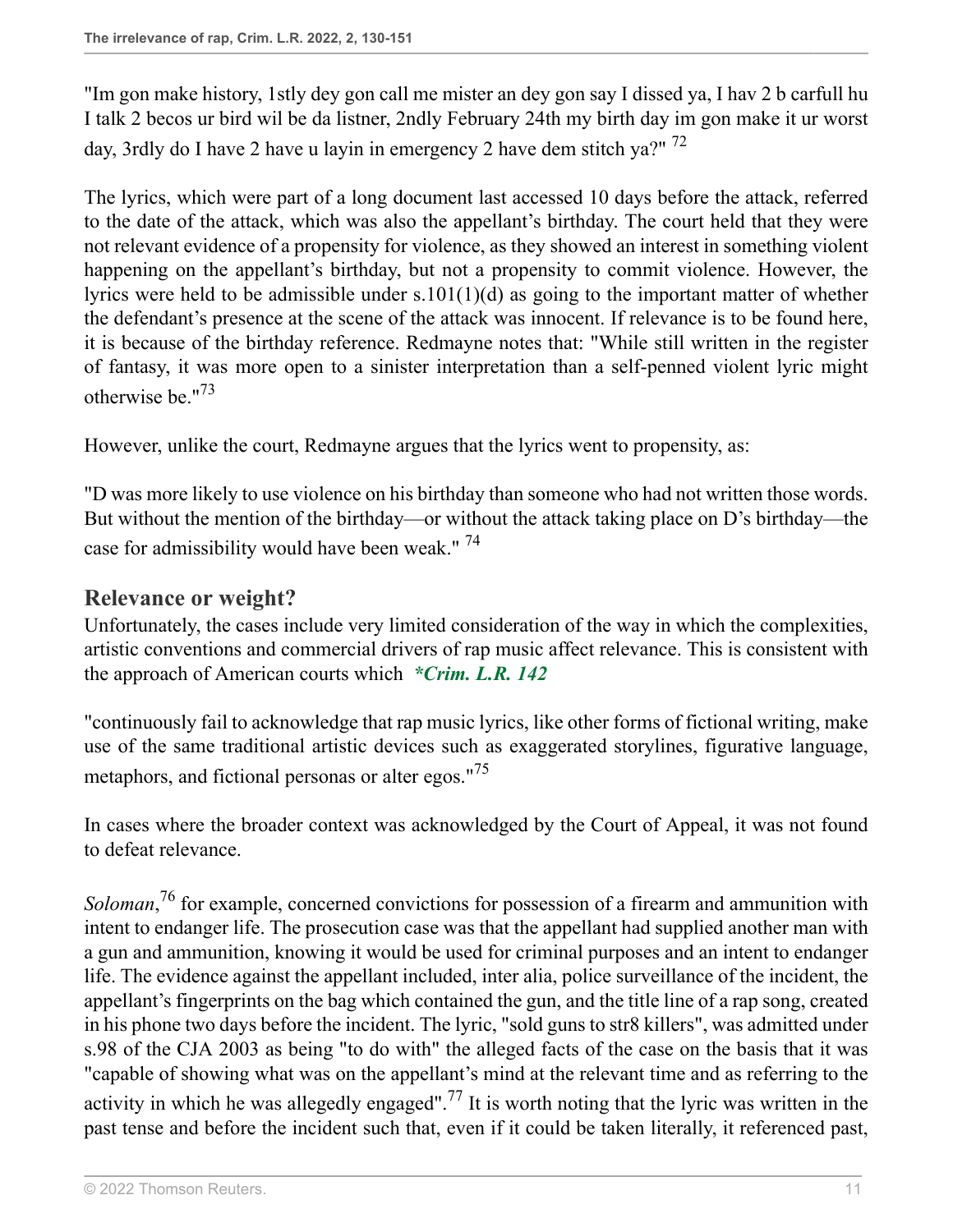<span id="page-11-1"></span><span id="page-11-0"></span>not present or future events or mindset. Regardless, as argued above, this kind of non-specific and commonplace boast in a rap song should not be treated as a statement of fact. The court recognised that "the lyrics of songs that people choose to record on their phones will often or perhaps typically have no connection to the factual reality of their own lives".<sup>[78](#page-25-7)</sup> The court also criticised the trial judge for not directing the jury as to "the limitations of the relevance of the lyric".<sup>[79](#page-25-8)</sup> Yet, the court did not take issue with its admission, finding that it would be "reasonably apparent to the jury that lyrics of a song do not necessarily or perhaps commonly bear a connection with actual real life events".<sup>[80](#page-25-9)</sup> Empirical research indicates that the fictional nature of rap lyrics may not be as "reasonably apparent" to jurors as the court suggests, with study participants associating rap with criminality.<sup>[81](#page-25-10)</sup> In any event, it is difficult to reconcile the acknowledgment that, typically, lyrics are not statements of fact with the decision that the lyric was relevant to the appellant's actions and state of mind.

<span id="page-11-4"></span><span id="page-11-3"></span><span id="page-11-2"></span>The court seems to have taken the perspective that the conventions of rap affect how much probative value it has as evidence, rather than its relevance.<sup>[82](#page-25-11)</sup> Thus, relevance is found by taking lyrics at face value and jurors are left to determine weight. This is a dangerous approach. Not only do the conventions of the genre go to relevance but they can also make it impossible to distinguish fact from fiction. This means that, even where lyrics may have probative value, their reliability as *\*Crim. L.R. 143* statements of fact (and as statements of fact which can be attributed to the behaviour or character of the defendant) often cannot be properly tested or assessed.

<span id="page-11-6"></span><span id="page-11-5"></span>It is also concerning that the case law demonstrates little scrutiny of various factors surrounding the creation of lyrics and videos that may defeat relevance or, if not, substantially reduce probative value. As the above quote from *[Myers](http://uk.westlaw.com/Document/I0559FB706C1E11E5A2428B3467E03F52/View/FullText.html?originationContext=document&transitionType=DocumentItem&vr=3.0&rs=PLUK1.0&contextData=(sc.Search))* explains, not all relevant evidence is admissible. Relevant evidence may be excluded where it is not sufficiently probative, is unduly prejudicial, or is not worth the time that would be devoted to hearing it. $83$  The [CJA 2003](http://uk.westlaw.com/Document/I5F97C0A0E42311DAA7CF8F68F6EE57AB/View/FullText.html?originationContext=document&transitionType=DocumentItem&vr=3.0&rs=PLUK1.0&contextData=(sc.Search)), for example, requires that bad character evidence not be admitted through gateway d if admission would have such an adverse effect on the fairness of the proceedings that the court ought not to admit it.<sup>[84](#page-25-13)</sup> In making this determination, particular attention should be given to the age of the evidence; the older the evidence of previous misconduct, the more likely admission will adversely affect the fairness of the proceedings. Also, the less likely it will indicate a propensity towards certain behaviour or be indicative of mindset.<sup>[85](#page-25-14)</sup> Yet, many of the cases lack basic information about when lyrics or videos were created or performed (whether, and how long, before or after the offence). When mentioned, the age of the material appeared to be of little concern. In *[Sode](http://uk.westlaw.com/Document/ID97090A072A611E79A6CDDFCB3FECCC4/View/FullText.html?originationContext=document&transitionType=DocumentItem&vr=3.0&rs=PLUK1.0&contextData=(sc.Search))*, for example, the fact that the "rap video" was created two years before the offence, when the appellant was 14 years old, was said not to "reduce its impact or diminish its relevance",  $86$  with no explanation as to why. Likewise, in *[O](http://uk.westlaw.com/Document/I27FE29800E2211E0B1BCA59CF9A856C2/View/FullText.html?originationContext=document&transitionType=DocumentItem&vr=3.0&rs=PLUK1.0&contextData=(sc.Search))*, the rap video having been created six months before the appellant's arrest was said not make it too remote to be relevant in respect of the firearms offences,  $87$  again, with no explanation as to why.

<span id="page-11-9"></span><span id="page-11-8"></span><span id="page-11-7"></span>As well as taking a relaxed approach to the age of the material, the cases tend to lack information about whether lyrics were written or performed by the appellant(s), and the extent of the appellants'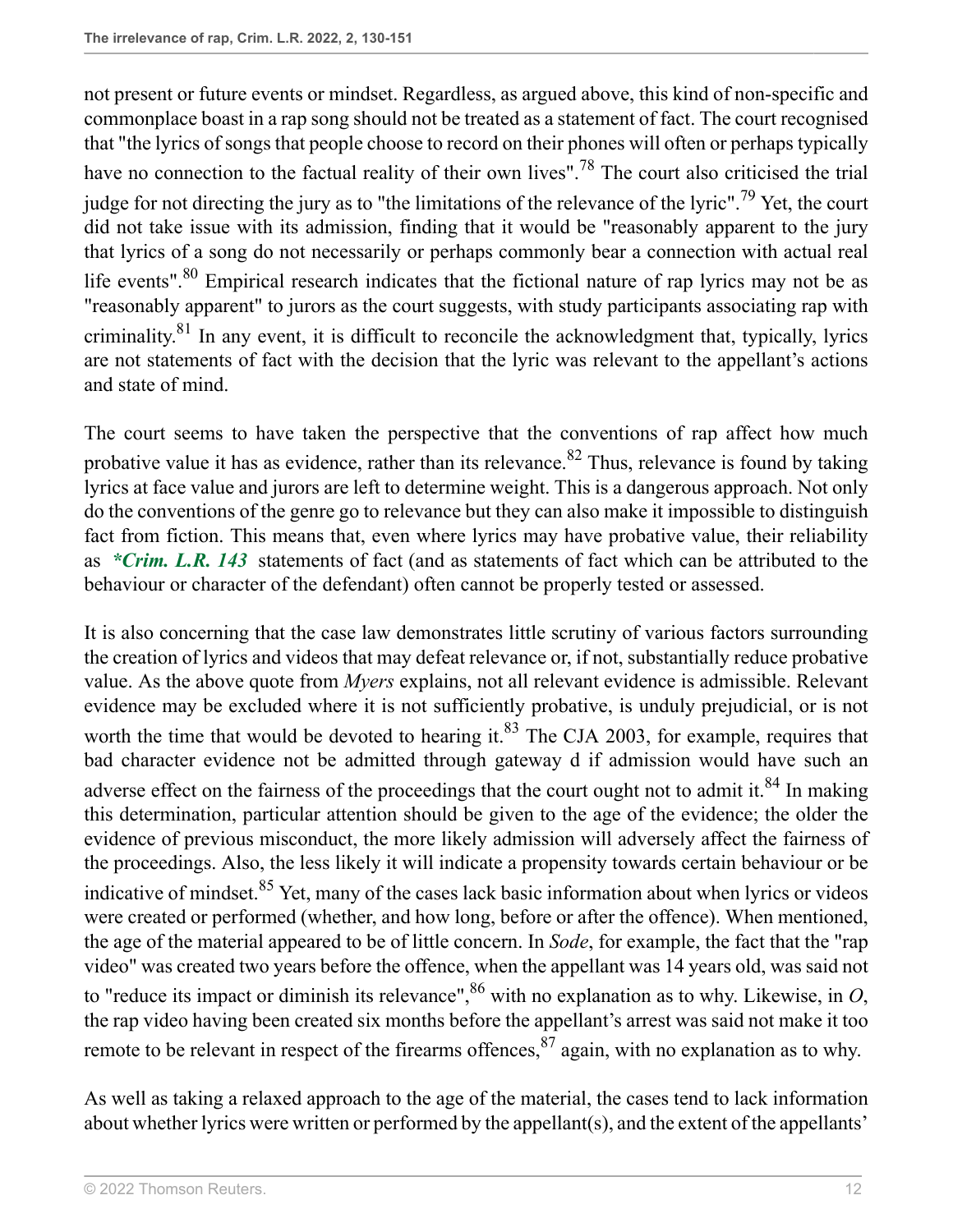<span id="page-12-0"></span>role in music videos. While the cases do indicate that the role of the accused in music videos affects the relevance and probative value of the evidence, the level of participation required before lyrics or conduct in videos can be attributed to the lived experience or mindset of an accused person is far from clear. In *Alimi*, <sup>[88](#page-25-17)</sup> the one successful challenge to use of rap against a defendant, it was held that the lyrics contained in two videos should not have been admitted as evidence of the appellant's involvement in gangs because he had been an "extra", appearing in the background of the videos. Here, mere presence in a video was not enough. In the earlier case of *[Lewis](http://uk.westlaw.com/Document/I2F0A92A082F411E38B63F6DB3BCE029D/View/FullText.html?originationContext=document&transitionType=DocumentItem&vr=3.0&rs=PLUK1.0&contextData=(sc.Search))*, the trial judge took the view that:

"For the video material to be relevant evidence as to gang membership, there must be something more than an appearance on a video. That may be what the person does or says on the video. It may be appearances on more than one video. It may be an appearance on a video coupled with other evidence linking the defendant to a gang or gangs. *\*Crim. L.R. 144* " [89](#page-26-0)

<span id="page-12-4"></span><span id="page-12-3"></span><span id="page-12-2"></span><span id="page-12-1"></span>Without criticising the trial judge's approach, the Court of Appeal in *[Lewis](http://uk.westlaw.com/Document/I2F0A92A082F411E38B63F6DB3BCE029D/View/FullText.html?originationContext=document&transitionType=DocumentItem&vr=3.0&rs=PLUK1.0&contextData=(sc.Search))* clarified that appearance on one video could, "in appropriate circumstances, show gang membership or association".<sup>[90](#page-26-1)</sup> The precise nature of each of the appellant's participation in each of the videos at issue in *[Lewis](http://uk.westlaw.com/Document/I2F0A92A082F411E38B63F6DB3BCE029D/View/FullText.html?originationContext=document&transitionType=DocumentItem&vr=3.0&rs=PLUK1.0&contextData=(sc.Search))* is not clear from the judgment.<sup>[91](#page-26-2)</sup> It ranged from "active"<sup>[92](#page-26-3)</sup> participation (including rapping) in videos said to contain gang-specific lyrics, to displaying a sign said to be associated with a gang in a video that did not include gang-specific lyrics,  $93$  to appearance in videos said to feature or promote a gang.<sup>[94](#page-26-5)</sup> In respect of one of the appellants, *[Lewis](http://uk.westlaw.com/Document/I2F0A92A082F411E38B63F6DB3BCE029D/View/FullText.html?originationContext=document&transitionType=DocumentItem&vr=3.0&rs=PLUK1.0&contextData=(sc.Search))*, there was evidence of him:

<span id="page-12-6"></span><span id="page-12-5"></span>"participating in a video called *'Gangbusters R Us'* together with Francis [a co-accused]. Although his role was less prominent, *[Lewis](http://uk.westlaw.com/Document/I2F0A92A082F411E38B63F6DB3BCE029D/View/FullText.html?originationContext=document&transitionType=DocumentItem&vr=3.0&rs=PLUK1.0&contextData=(sc.Search))* did spend much of the video in close proximity to Francis. At one point in the lyric there was a reference to a *'.44'* and to *'Phantom'* (*i.e.* Lewis by his street name). Lewis is seen at this point on the video mimicking a shooting action."<sup>[95](#page-26-6)</sup>

<span id="page-12-8"></span><span id="page-12-7"></span>While the case law suggests that presence without more is not enough to link a defendant to the contents of a video (or to a gang), it seems that the defendant need only play a minor or supporting role for the evidence to be deemed relevant. Thus, the position in the case law is that a defendant, despite not having written or even performed violent lyrics, can be taken to have endorsed violence through participation in a video, and that endorsement becomes evidence of guilt.<sup>[96](#page-26-7)</sup> This is consistent with the fact that, even when dealing with offences against the person, lyrics need not mention the victim, the mode of offending, or animosity towards anyone in particular in order to be deemed probative of guilt.<sup>[97](#page-26-8)</sup> Overall then, not only is an inappropriate approach taken to determining the relevance of rap in many cases, but there is also a troubling lack of consideration for how factors surrounding the creation of rap affect its probative value.

## <span id="page-12-9"></span>**Awoyemi**

<span id="page-12-10"></span>One of the cases which best illustrates the ease with which relevance has been found in respect of rap is *[Awoyemi](http://uk.westlaw.com/Document/I6CD051702D6411E6B0CD88A51009875D/View/FullText.html?originationContext=document&transitionType=DocumentItem&vr=3.0&rs=PLUK1.0&contextData=(sc.Search))*. [98](#page-26-9) In this case, three appellants, Thomas, Toto and Awoyemi, appealed against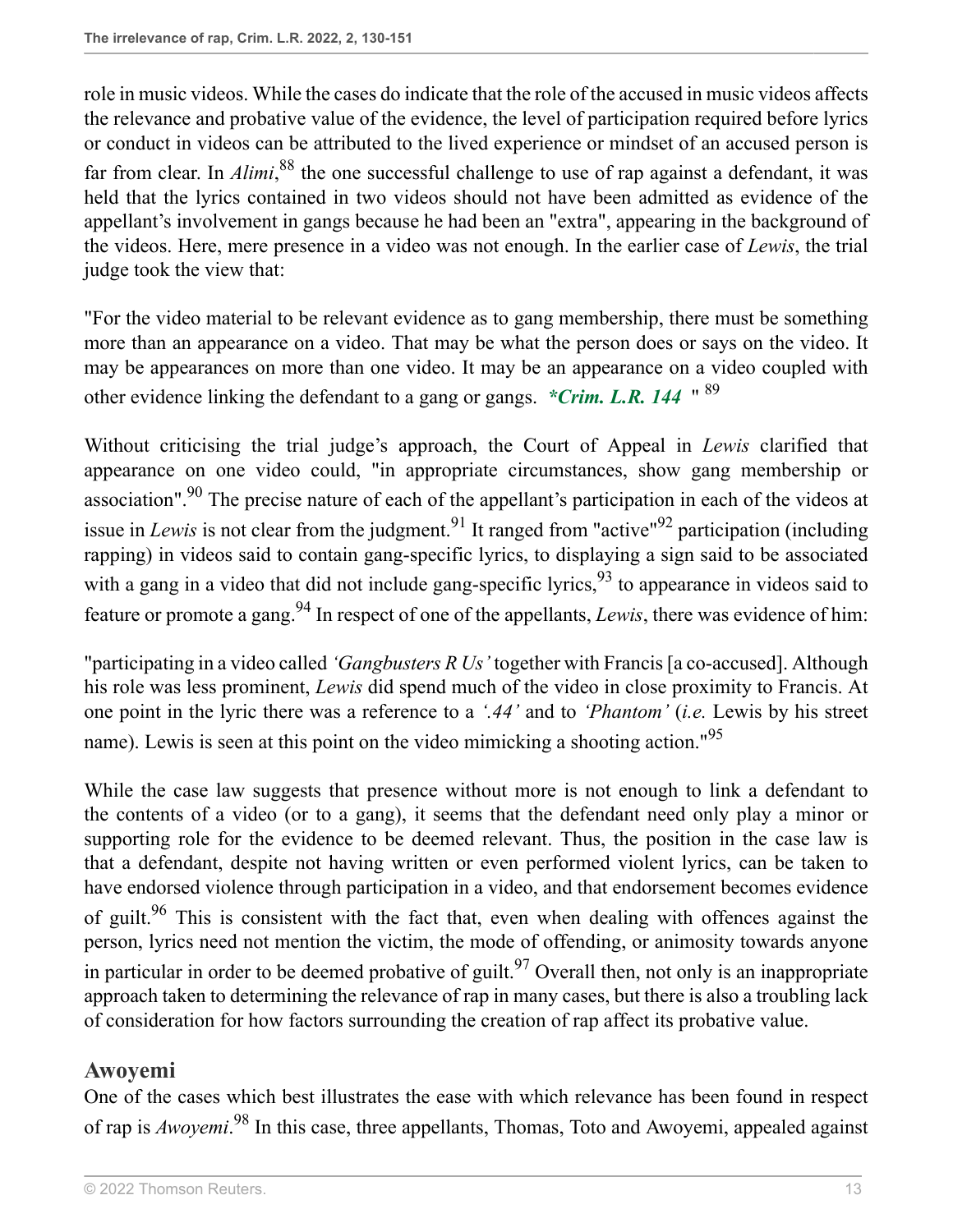their convictions for various offences, including possession of a firearm with intent to endanger life and attempted murder. The prosecution presented its case on the basis that the appellants were members of the "DAG gang" and had participated in a gang-related shooting. More specifically, it was contended that they had driven to the territory of a rival gang, the "Beckton Boys", where they attempted to kill one if its members by shooting a gun through the front door of a house, injuring, but not killing, the wrong person. The prosecution further contended that, having shot through the wrong door, Toto, *\*Crim. L.R. 145* Awoyemi and another man returned two weeks later to "finish the job", but were intercepted by the police.

<span id="page-13-1"></span><span id="page-13-0"></span>The appellants, who denied being in a gang, challenged the admissibility of evidence of gang affiliation, including "Handwritten RAP Lyrics found in Thomas' bedroom relating to violence, drugs, guns, using guns to get drugs and the DAG gang".<sup>[99](#page-26-10)</sup> Also at issue was "Part of a 'You Tube' video said to feature Thomas and Toto and other DAG members".<sup>[100](#page-26-11)</sup> In the video, Thomas and Toto were said to have made "threatening gestures with their fingers to indicate guns" and rapped about shooting and using violence, including the line, "don't fuck with my family. Why? Cos I'll be eager to let slug fly".<sup>[101](#page-26-12)</sup> The video also contained references to someone getting "vacked" or "bodied", as well as references to the DAG gang.<sup>[102](#page-26-13)</sup>

<span id="page-13-3"></span><span id="page-13-2"></span>It is worth noting that, while Thomas accepted that the lyrics were found in his bedroom, there was no evidence that he authored them. Both Thomas and Toto denied that they were in the YouTube video and Thomas relied on a facial mapping expert who questioned the identification of Thomas. The jury was, therefore, not only invited to infer from the evidence membership of a gang, familiarity with firearms, and willingness to engage in violence, but also that the material was created or performed by the appellants. However, the main issue with this case is not whether we can (or should) use the lyrics and videos to link the appellants to a gang or violence. Rather, the issue is whether (and how) the lyrics and video could be relevant to the offences at issue in the absence of evidence to substantiate the prosecution's gang crime narrative.

The prosecution had been unable to establish with any certainty the identity of the intended victim, and there was no evidence of a feud or hostility between the DAG gang and the Beckton Boys gang. Without clear evidence that the crime was gang related, or involved these particular gangs, it is difficult to see how the evidence operated to link the accused to the crime that was presented by the prosecution.<sup>[103](#page-26-14)</sup> Thus, it was argued on appeal that there was "no proven gang related background to the shooting so as to make the evidence relevant and probative".<sup>[104](#page-26-15)</sup>

<span id="page-13-6"></span><span id="page-13-5"></span><span id="page-13-4"></span>Seemingly unconcerned about the lack of evidence to support the gang narrative, the Court of Appeal was "entirely satisfied the evidence of gang affiliation was relevant and admissible on the facts of this case".<sup>[105](#page-26-16)</sup> According to the court:

"The shooting, and the return visit to finish the job, bore all the hallmarks of gang-related violence. On the first occasion two cars travelled in convoy to an address considered home territory by another gang. Someone fired through a door, reckless as to who might be the other side, no doubt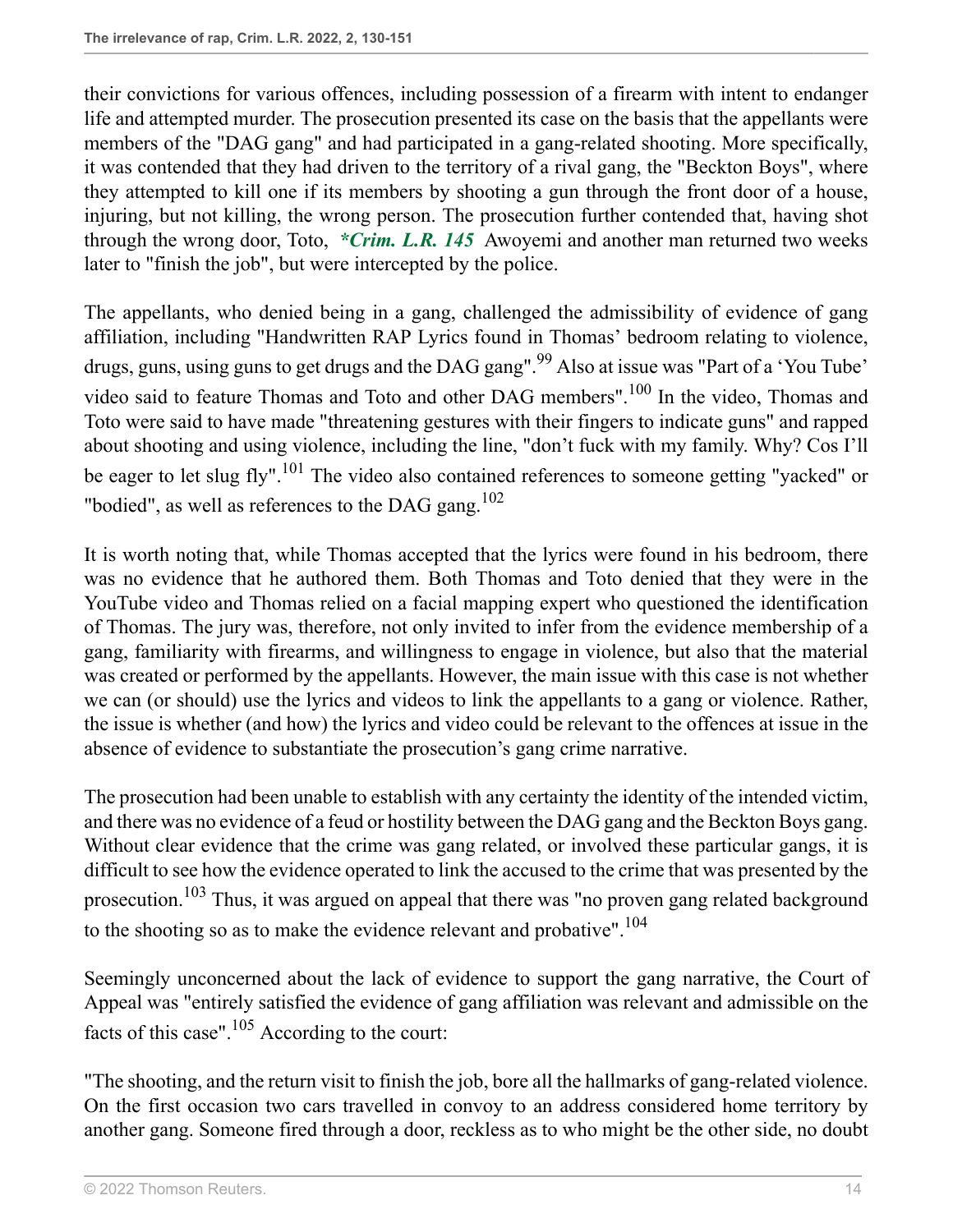in an attempt both to kill and to terrify. On the second occasion, one of the same cars with three occupants equipped with balaclavas, a bandana and a loaded shotgun (the same gun available for use by members of a gang) headed towards the same scene. … *\*Crim. L.R. 146*

… [T]he gang affiliation evidence provided a link between them and a gang that gloried in violence and the use of firearms, mourned murdered friends and threatened violent retribution for those who crossed them. The Crown could thereby establish a possible motive for the shooting, an association with firearms and lethal violence and could negative innocent presence and association. The evidence was prejudicial but inevitably so and not unduly so. It went far beyond simple membership of a gang, the love of RAP music, hyperbole or appearance on a video. It indicated the extent to which the individuals concerned had signed up to gang and gun culture." <sup>[106](#page-26-17)</sup>

<span id="page-14-0"></span>This amounts to little more than the court saying "the offence was a gang crime because we say so", and that was sufficient to justify the admission of rap to link the appellants to a gang, helping the prosecution to advance a gang narrative. As McKeown noted in his commentary on the case:

"[W]hile the totality of the evidence may well have pointed in the direction of a gang crime, two cars travelling together (described as 'a convoy') into the territory of another gang, where there is no evidence of hostility between the gangs, is not itself distinctive of gang crime, nor is discharging a shotgun through a door and being reckless as to who might be on the other side." [107](#page-26-18)

<span id="page-14-2"></span><span id="page-14-1"></span>There are numerous situations in which a gun could be recklessly discharged through a closed door, including during an aggravated burglary or by a violent ex-partner.<sup>[108](#page-26-19)</sup>

The court did not mention concerns raised in an earlier judgment granting the application for leave to appeal, where Lord Justice Lloyd Jones recognised that:

"[T]here may have been a failure here to identify the precise purpose for which such evidence was to be admitted … In our view, it is arguable that such evidence could only become relevant for the purpose for which it seems to have been admitted if hostility between the two gangs was demonstrated." <sup>[109](#page-26-20)</sup>

<span id="page-14-3"></span>The *[Awoyemi](http://uk.westlaw.com/Document/I6CD051702D6411E6B0CD88A51009875D/View/FullText.html?originationContext=document&transitionType=DocumentItem&vr=3.0&rs=PLUK1.0&contextData=(sc.Search))* judgment not only demonstrates a lack of scrutiny as to the connection between rap, gangs and the offence at issue, but it is also problematic in so far as the court appeared to adopt a literal interpretation of the lyrics, suggesting that rap lyrics can in themselves be indicative of the extent to which someone has signed up to "gang and gun culture", whatever that may mean. Notwithstanding the fact that the lyrics are not set out in full in the judgment, this statement, and the suggestion that rap music can go "far beyond" hyperbole, reveals a lack of understanding of rap. Some rap subgenres, such as drill and horrorcore, include lyrics which are extremely and intentionally provocative and graphic. The extent to which someone has signed up to gang or gun culture is precisely the kind of thing that we cannot easily deduce from rap lyrics. *\*Crim. L.R. 147*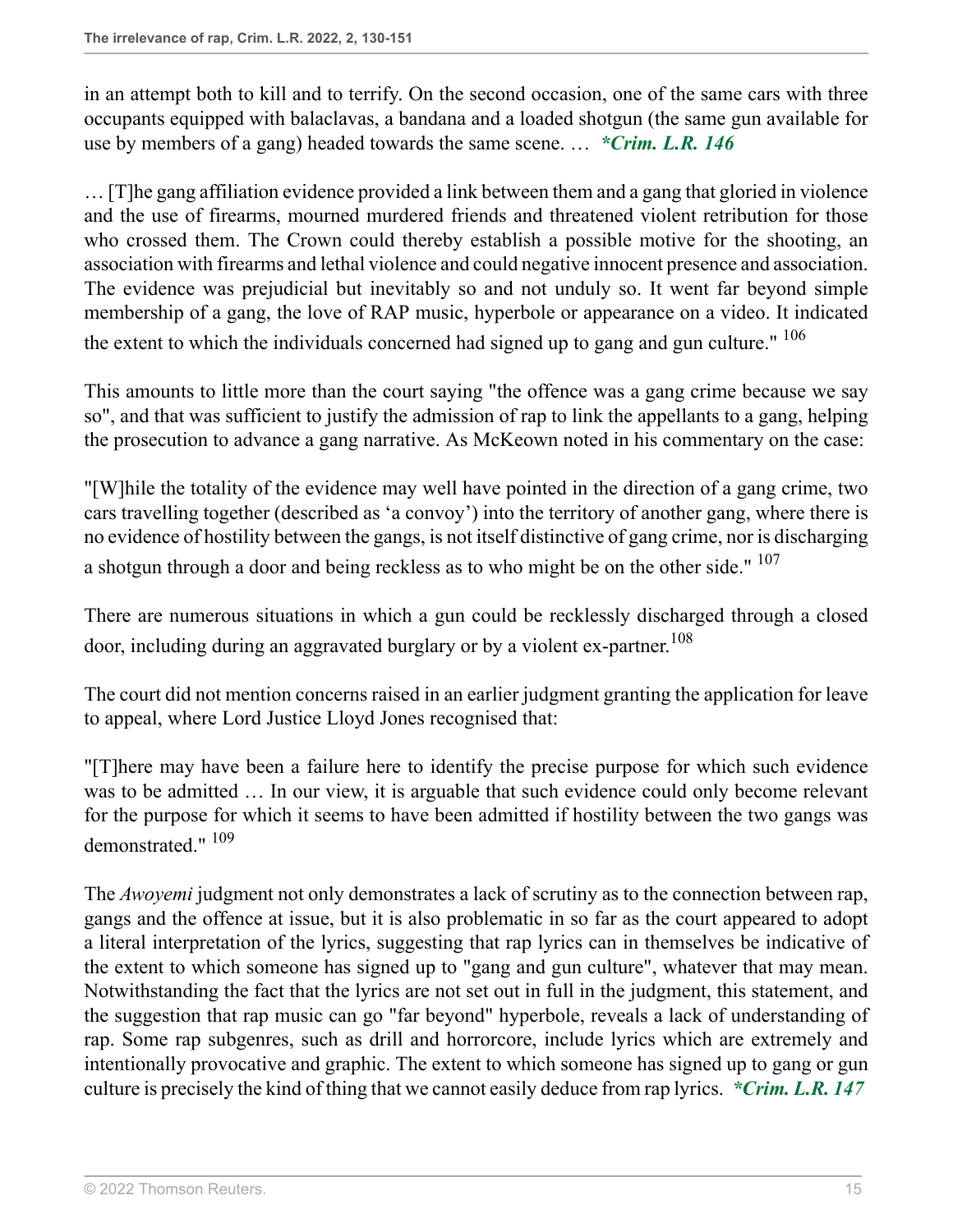## **Relevance is relative**

<span id="page-15-0"></span>The discussion so far prompts a question: Why do (at least some) judges believe that generic or commonplace rap lyrics which lack specificity as to the offence charged and, sometimes, were created months or even years before the offence, help to prove guilt? One explanation is that relevance is not a neutral evidential rule or principle. Determinations of relevance are informed by one's own world view, beliefs and experiences, $110$  as well as stereotypes. This has been recognised in the context of sexual history evidence. For example, in the Canadian case of *Seaboyer*, Justice L'Heureux-Dubé opined that relevance:

"[I]s a decision particularly vulnerable to the application of private beliefs. Regardless of the definition used, the content of any relevancy decision will be filled by the particular judge's experience, common sense and/or logic. For the most part there will be general agreement as to that which is relevant and the determination will not be problematic. However, there are certain areas of inquiry where experience, common sense and logic are informed by stereotype and myth. As I have made clear, this area of the law has been particularly prone to the utilization of stereotype in determinations of relevance and again, as was demonstrated earlier, this appears to be the unfortunate concomitant of a society which, to a large measure, holds these beliefs." <sup>[111](#page-26-22)</sup>

<span id="page-15-3"></span><span id="page-15-2"></span><span id="page-15-1"></span>It is possible that a belief that rap can be taken literally and/or that jurors can readily distinguish between fact and fiction in rap music is informed by stereotypes pertaining to Black urban youth culture. Despite the fictional or exaggerated nature of much of rap, the genre has long been associated with criminality.<sup>[112](#page-27-0)</sup> This may be partly attributable to the appearance of authenticity which many rappers strive to achieve, with success often being contingent on fitting a mould that is marketable to the buying audience.<sup>[113](#page-27-1)</sup> Above and beyond this, however, the notion that rappers are criminals reflects longstanding stereotypes about Black people (particularly Black boys and men) as criminals, as noted above. These stereotypes are reinforced and reproduced through the persistent over-policing of Black people and the over-representation of Black people, especially Black children, as suspects, defendants and prisoners,<sup>[114](#page-27-2)</sup> alongside negative representations of Black people in  $*Crim.$  L.R. 148 the media,<sup>[115](#page-27-3)</sup> and the way in which rap has been linked to crime by the establishment, including the mainstream press.<sup>[116](#page-27-4)</sup>

<span id="page-15-7"></span><span id="page-15-6"></span><span id="page-15-5"></span><span id="page-15-4"></span>Even if determinations of the relevance of rap are not (consciously) based on stereotypes, it is significant that the judiciary is comprised predominantly of middle and upper-class white men and (to a lesser extent) women over the age of  $50<sup>117</sup>$  $50<sup>117</sup>$  $50<sup>117</sup>$  Thus, the world view, beliefs and experiences informing determinations of the relevance of rap are those of middle-aged and elderly privileged white people. It comes as no surprise that a perspective so far removed from the origins, environment and culture of rap would ascribe to it more probative value than it warrants or be over-confident in a jury's ability to assess the evidence.

<span id="page-15-8"></span>Viewing the relevance of rap music through the lens of the judiciary, aided by the lens of predominantly white police officers and prosecutors,  $118$  arguably amounts to a form of what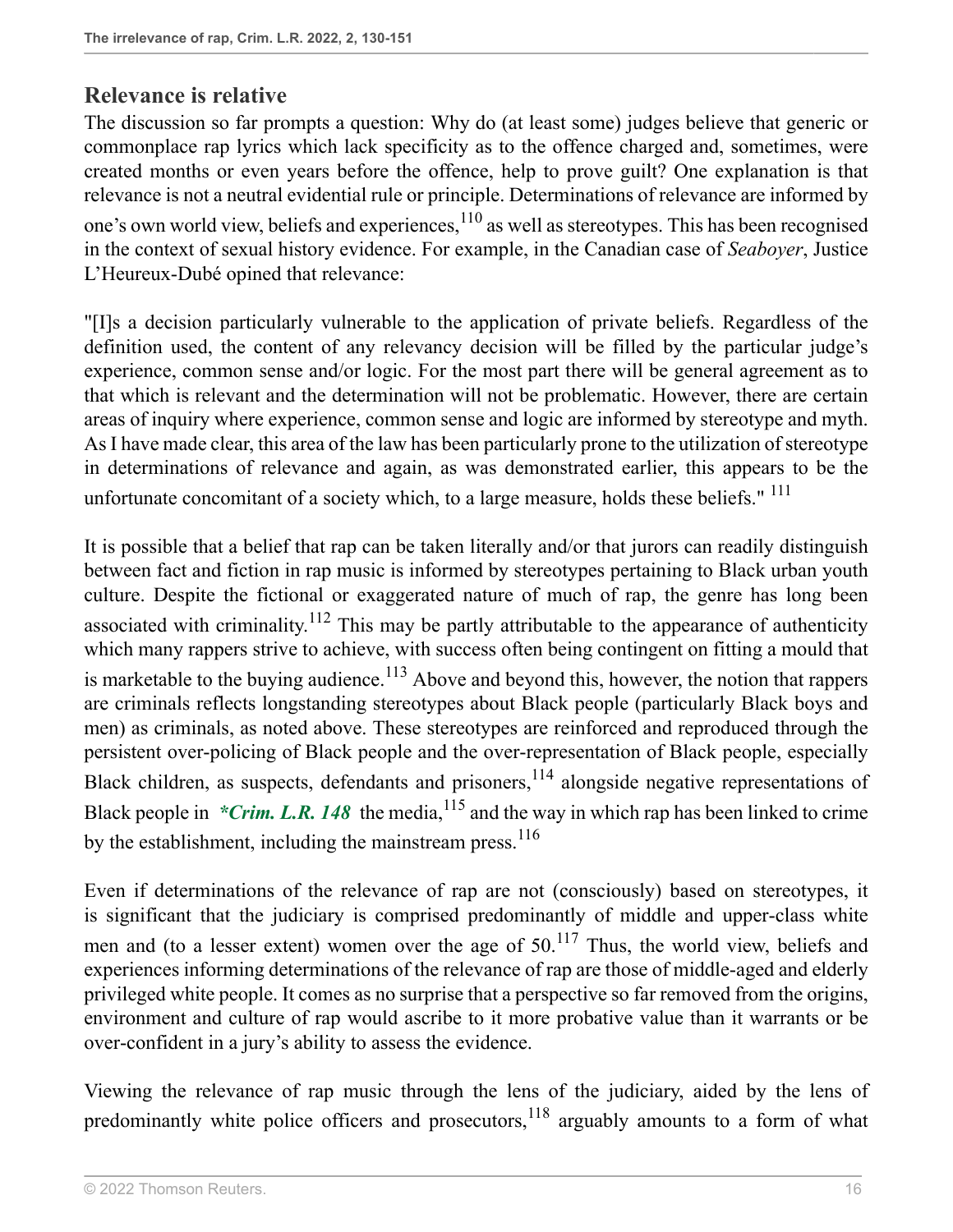<span id="page-16-0"></span>Gonzales Rose terms, "racialized epistemic injustice".<sup>[119](#page-28-2)</sup> A lack of knowledge of, or immersion in, rap culture, coupled with a readiness to ignore, deny or diminish the significance of rap culture and conventions, means that, in many cases, an appropriate conceptual framework is not being used to assess relevance or make sense of rap. The rightful knowers (in this case, the young Black people who are immersed in rap culture) are effectively silenced and disbelieved while the less knowledgeable (in this case, police officers and prosecutors, as well as judges themselves) are given more credibility and credence in their belief (including that rap can be taken literally) than they are legitimately entitled to. To mount a successful challenge against the use of rap evidence and provide the court with an explanation of the rap genre and culture, some defence lawyers have turned to expert witnesses. While anecdotal evidence suggests that this can be effective, it is not a guarantee that the judge will be persuaded to exclude the evidence and, in any event, it appears to be relatively rare for the defence to offer expert opinion on the irrelevance of rap.

### **Towards a more rigorous approach**

<span id="page-16-3"></span><span id="page-16-2"></span><span id="page-16-1"></span>While this article has been critical of the ease with which the Court of Appeal has found rap to be relevant, there are cases in which the irrelevance of rap lyrics has been acknowledged. As noted above, in *Alimi*, the court held that the appellant's presence as an extra in two music videos did not show association with a gang. In *[Ali](http://uk.westlaw.com/Document/I9C9A16208DE211E9A316FC3977075FE7/View/FullText.html?originationContext=document&transitionType=DocumentItem&vr=3.0&rs=PLUK1.0&contextData=(sc.Search))*, [120](#page-28-3) a sentencing case following a guilty plea to possession of a shotgun without *\*Crim. L.R. 149* a certificate, the sentencing judge attached "little weight" to the appellant's "activities as a rapper, singing songs in which reference is made to using firearms".<sup>[121](#page-28-4)</sup> The Court of Appeal took the view that "The appellant's activities as a rapper were not relevant in this context".[122](#page-28-5) Nonetheless, the case law demonstrates a relaxed approach to assessing the relevance of rap. In the analysed judgments, the Court of Appeal tended to agree that rap was relevant for the purposes advanced by the prosecution or articulated by the trial judge, with little scrutiny of counterarguments, and with insufficient consideration given to the broader context in which rap is created. Also, where rap is deemed to be relevant, the bad character provisions in the [CJA 2003](http://uk.westlaw.com/Document/I5F97C0A0E42311DAA7CF8F68F6EE57AB/View/FullText.html?originationContext=document&transitionType=DocumentItem&vr=3.0&rs=PLUK1.0&contextData=(sc.Search)) do not appear to be a sufficient or suitable means of regulating its admission. The case law indicates that the provisions do little, if anything, to ensure proper scrutiny and, as argued above, the categorisation of rap as "bad character evidence" is often inappropriate. If rap music is to be admissible as evidence in court, it is imperative that a more rigorous and informed approach is taken.

This article falls short of proposing a specific test of relevance or admissibility for rap and acknowledges the difficulty of formulating a meaningful test that sets fair and appropriate boundaries. Rather, the more modest aim of the article is to provide information, context and critical analysis of the current approach. Still, it is useful to consider what a more rigorous approach to rap might consist of. At a minimum, decisions on relevance should take account of, inter alia: the extent to which lyrics and videos conform to the conventions of rap; who wrote the lyrics or what role the defendant played in music videos; the age of the material and whether it was created before or after the offence; the specificity of the lyrics, including accurate and reliable reference to the facts of the offence at issue; whether they contain information about the offence which is not readily accessible; and, also, if the prosecution seek to rely on only certain lyrics from a song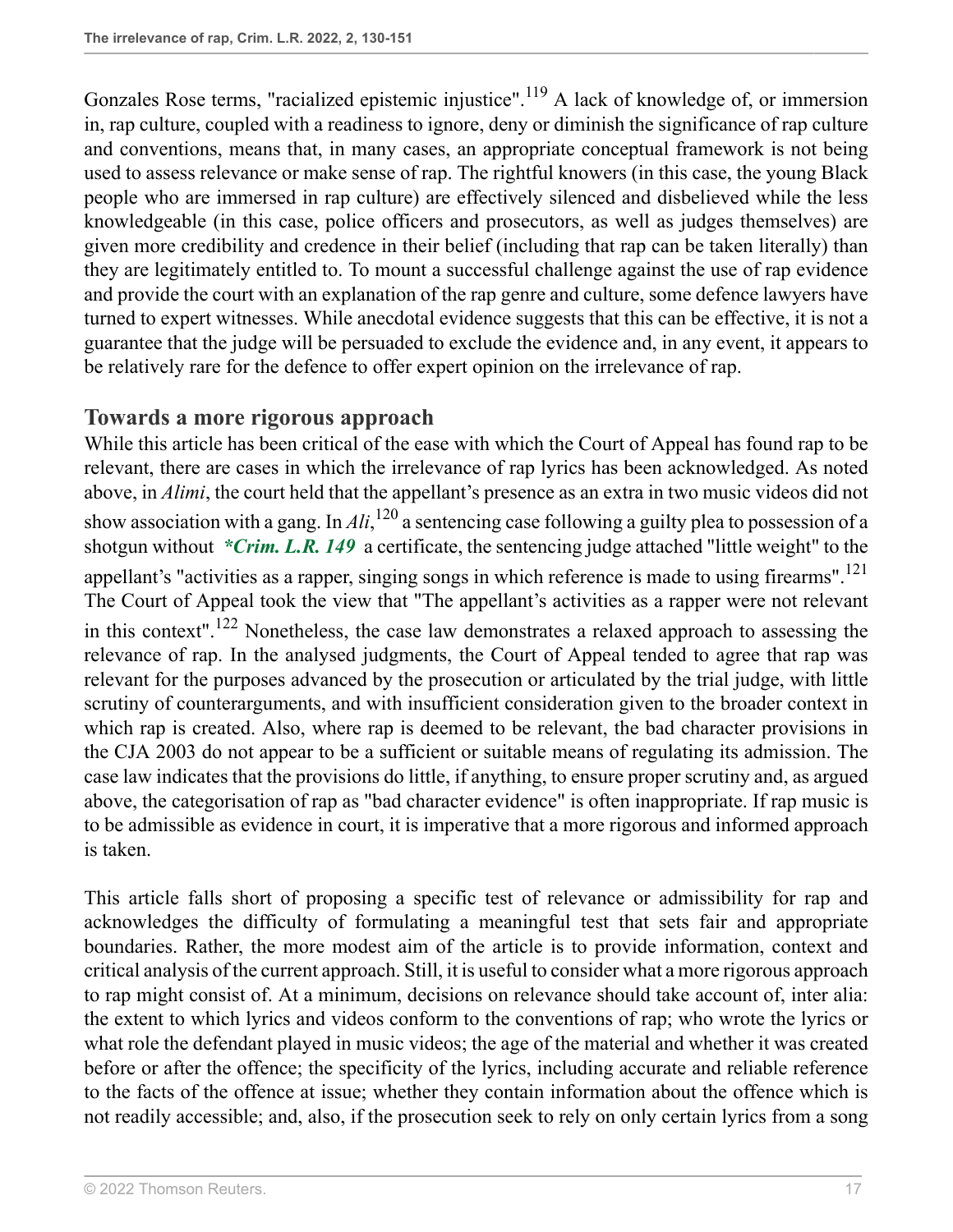<span id="page-17-0"></span>or parts of a video, how this fits into the broader context of the song or video (as well as the defendant's wider body of work) and whether it has been cherry-picked to fit a certain narrative.<sup>[123](#page-28-6)</sup>

All of this will likely need to be considered with the assistance of an expert on rap music and culture, and it should be informed by an "insiders' perspective". Or, as Dennis argued in her 2007 article, admissibility of defendant-authored lyrics should be evaluated from the perspective of the lyricist. Dennis suggested that judges should apply one or all of the below viewpoints:

"(1) begin analysis from the point-of-view that rap music lyrics are metaphorical rather than literal; (2) begin analysis from the point-of-view that rap music lyrics are fictional, abstract, and entertaining representations of life rather than truthful or accurate; (3) begin analysis from the point-of-view that the information revealed or events depicted in rap music lyrics are not selfreferential. *\*Crim. L.R. 150* " [124](#page-28-7)

<span id="page-17-2"></span><span id="page-17-1"></span>Further, prosecutors should be "obliged to expressly articulate a theory of relevance and proffer supporting information to overcome one of these analytical perspectives".<sup>[125](#page-28-8)</sup> Adopting this suggestion, and taking into account the factors outlined above, might not only assist in achieving fairer and more thorough assessments of the relevance of rap, but could also help to address the epistemic injustice that arises from too readily accepting literal interpretations of lyrics from police and prosecutors.

<span id="page-17-3"></span>Even if one disagrees that rap is rarely relevant evidence of a crime, it is instructive to again recall that not all relevant evidence is admissible. In particular, prosecution evidence should be excluded where admission would have such an adverse effect on the fairness of the proceedings that it ought not be admitted.<sup>[126](#page-28-9)</sup> The potential for undue prejudice was noted at the beginning of this article. It arises from a lack of understanding or appreciation of the conventions of rap. But the potential for undue prejudice must also be considered in the light of the over-criminalisation of Black people, racist stereotypes that continue to exist in society disproportionately linking Black people to crime, and research that shows a tendency to associate rappers with criminality. Prosecutors should not be permitted to use rap music as a means of amplifying or utilising stereotypes, even where those stereotypes are themselves exploited in the music for entertainment value or commercial gain. The potential chilling effect of "prosecuting rap" should also be taken into account when considering the admissibility of rap in criminal proceedings. Using rap as evidence of criminal behaviour, alongside gang injunctions and Criminal Behaviour Orders which have been used to regulate the activities, performances and/or lyrics of (particularly drill) rappers, $127$  combine to stifle the creativity and opportunities of young, often socially marginalised, individuals. It arguably amounts to "demonising a predominately Black-led genre of music",  $^{128}$  $^{128}$  $^{128}$  sending "a message to Black boys and young men that their cultural activities will be policed and prosecuted".<sup>[129](#page-29-1)</sup>

<span id="page-17-6"></span><span id="page-17-5"></span><span id="page-17-4"></span>These broader considerations may warrant implementing an exclusionary rule. This could be akin to exclusionary rules regulating the admission of other types of controversial evidence where decision-making may be informed by stereotypes, and where significant interests are at stake,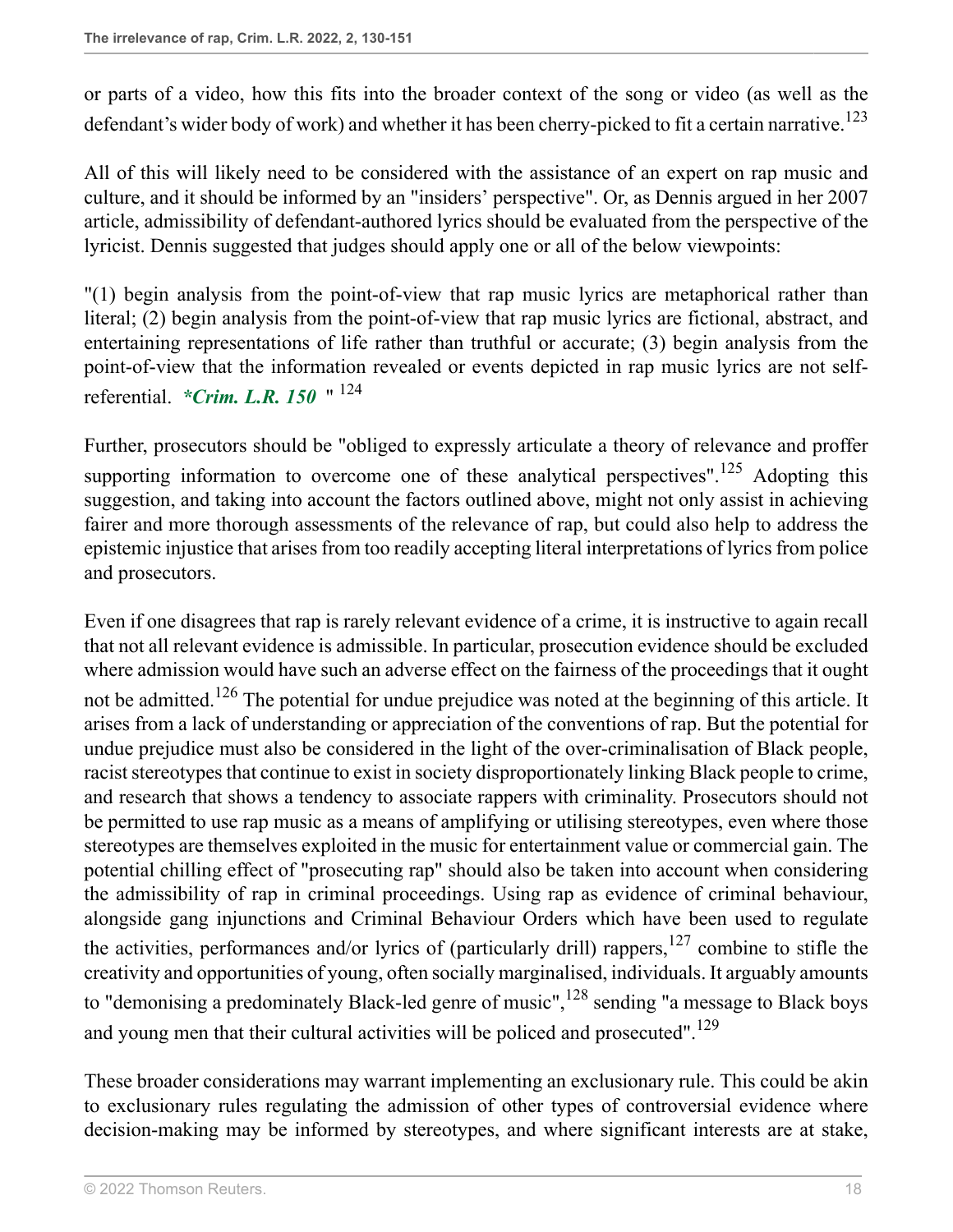<span id="page-18-2"></span><span id="page-18-1"></span>namely sexual history evidence.<sup>[130](#page-29-2)</sup> Consideration would need to be given to the practicality of such a rule, including the need for exceptions, the potential for disagreement as to whether something should be classified as "rap",  $^{131}$  $^{131}$  $^{131}$  and whether there is a need for such a rule to extend beyond rap, to other genres of music or artistic performances. *\*Crim. L.R. 151*

<span id="page-18-3"></span>In the US, where there is a longer and larger history of putting "rap on trial", Nielson and Dennis have proposed "rap shield rules",  $^{132}$  $^{132}$  $^{132}$  completely banning the use of rap lyrics, videos, or promotional material as evidence in criminal proceedings. Interestingly, the authors do not agree on whether there are sufficient legal justifications for broadly curtailing rap as evidence in criminal cases (and doubt the political viability of the proposal), but offer the proposal because they do not believe that the criminal justice system has the tools or willingness to set reasonable boundaries:

"As a group, judges haven't shown themselves capable of applying the rules of evidence thoughtfully when it comes to rap music. They've been unwilling to educate themselves on the nuance and sophistication in hip hop, even as it has become the most influential musical genre of the last half century. And they've deferred to the 'expertise' of law enforcement professionals with absolutely no expertise. We don't trust the gatekeeping they provide, and we certainly don't expect prosecutors to limit themselves. So until our justice system is better equipped to handle evidence that is biased and stereotypical, one option is to keep it out altogether." <sup>[133](#page-29-5)</sup>

<span id="page-18-5"></span><span id="page-18-4"></span>In England and Wales, the criminal justice response to rap is a developing field of study,  $134$  and it remains to be seen how responsive judges and prosecutors will be to research on the matter. In the meantime, where rap is presented as evidence, it seems imperative that, at the very least, the factfinder is informed about the conventions of rap music and what drives or influences its contents. This information should come from a suitably qualified expert, namely rappers, industry insiders, and scholars of rap music and culture.

#### **Abenaa Owusu-Bempah**

*Associate Professor of Law*

*London School of Economics*

#### **Footnotes**

<span id="page-18-0"></span>[1](#page-0-0) See, for example, *J. Chang, Can't Stop, Won't Stop: A History of the Hip-Hop Generation (London: Ebury*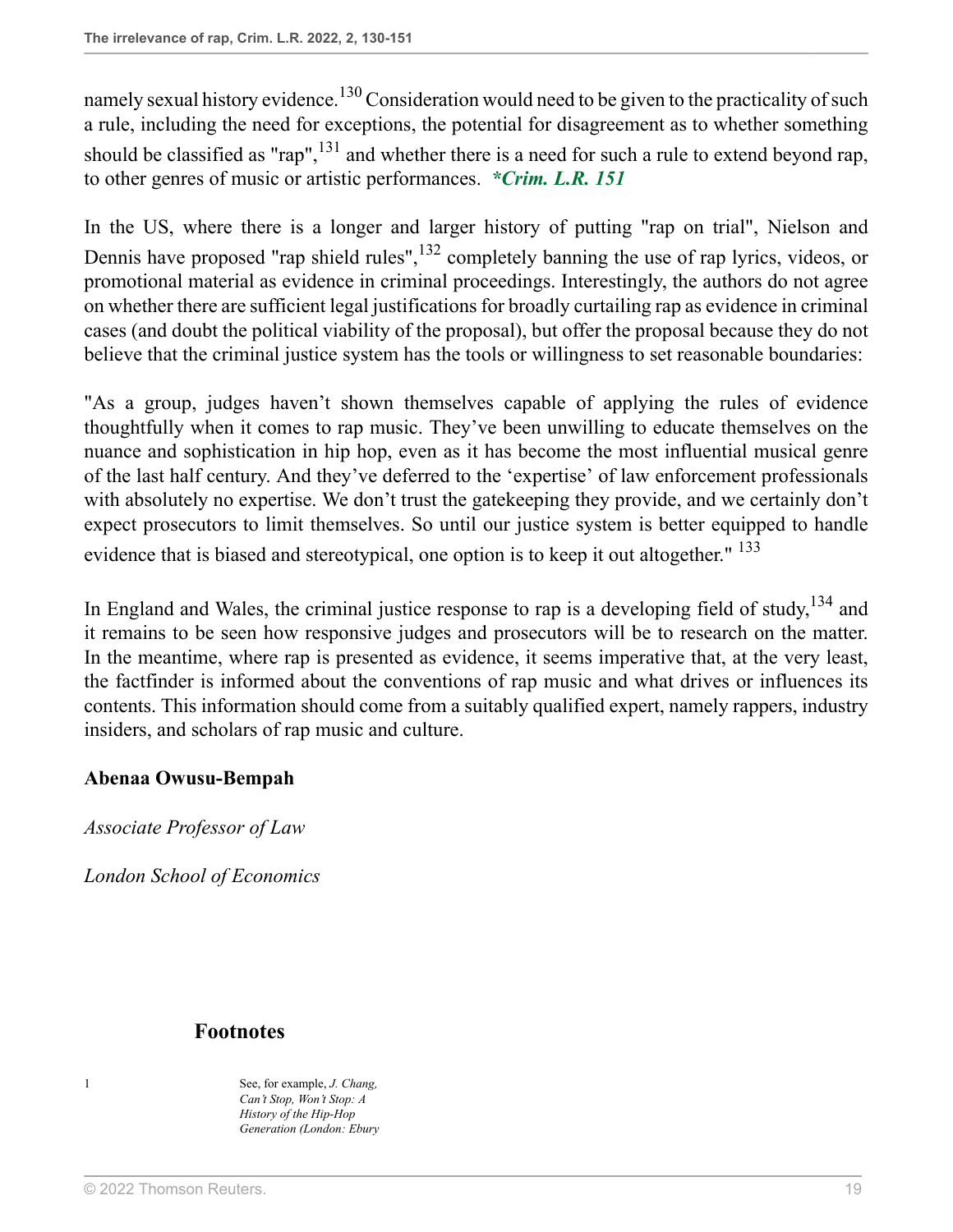<span id="page-19-2"></span><span id="page-19-1"></span><span id="page-19-0"></span>

|                | Press, 2005); E. Quinn,                                      |
|----------------|--------------------------------------------------------------|
|                | Nuthin' but a "G" Thang:                                     |
|                | The Culture and Commerce                                     |
|                | of Gangsta Rap (New York:                                    |
|                | Columbia University Press,                                   |
|                | 2005); E. Nielson and A.L.<br>Dennis, Rap on Trial: Race,    |
|                | Lyrics and Guilt in America                                  |
|                | (New York: The New Press,                                    |
|                | 2019); BBC, "Fifth of all                                    |
|                | Songs Streamed in UK in 2020                                 |
|                | were Rap and Hip Hop" (15                                    |
|                | April 2020), BBC News,                                       |
|                | https://www.bbc.co.uk/news/                                  |
|                | newsbeat-56749586 [Accessed                                  |
| $\overline{2}$ | 17 November 2021].<br>See generally, R. Bramwell,            |
|                | UK Hip-Hop, Grime and                                        |
|                | the City: The Aesthetics                                     |
|                | and Ethics of London's Rap                                   |
|                | Scenes (Abingdon: Routledge,                                 |
|                | 2015); D. Hancox, Inner City                                 |
|                | Pressure: The Story of Grime                                 |
|                | (London: William Collins,                                    |
|                | 2018).                                                       |
| 3              | See J. Keith, "The Evolving                                  |
|                | Sound of UK Drill" (21                                       |
|                | October 2020), DJ Mag,<br>https://djmag.com/longreads/       |
|                | evolving-sound-uk-drill                                      |
|                | [Accessed 17 November]                                       |
|                | 2021].                                                       |
| 4              | C. Thapar, "From Chicago                                     |
|                | to Brixton: The Surprising                                   |
|                | Rise of UK drill" (2017),                                    |
|                | <i>Fact Magazine</i> , http://                               |
|                | www.factmag.com/2017/04/27/                                  |
|                | uk-drill-chicago-brixton/<br>[Accessed 17 November]          |
|                | 2021].                                                       |
| 5              | Quinn, Nuthin' but a "G"                                     |
|                | <i>Thang (2005).</i>                                         |
| 6              | J. Ilan, "Digital Street                                     |
|                | Culture Decoded: Why                                         |
|                | Criminalizing Drill Music                                    |
|                | is Street Illiterate and                                     |
|                | Counterproductive" (2020)<br>60(4) British Journal of        |
|                | Criminology 994, 1001.                                       |
| 7              | Ilan, "Digital Street Culture                                |
|                | Decoded" (2020) 60(4) British                                |
|                | Journal of Criminology 994,                                  |
|                | 1003; F. Stuart, Ballad of the                               |
|                | Bullet: Gangs, Drill Music                                   |
|                | and the Power of Online                                      |
|                | Infamy (Princeton: Princeton                                 |
| 8              | University Press, 2020).<br>Ilan, "Digital Street Culture    |
|                | Decoded" (2020) 60(4) British                                |
|                | Journal of Criminology 994,                                  |
|                | 1006.                                                        |
| 9              | See, for example, C.E. Kubrin                                |
|                | and E. Nielson, "Rap on                                      |
|                | Trial" (2014) 4(3) Race                                      |
|                | and Justice 185, 187-191;                                    |
|                | Hancox, Inner City Pressure                                  |
|                | $(2018)$ , Ch.6; Nielson and<br>Dennis, Rap on Trial (2019), |
|                | $Ch.1$ ; L. Fatsis, "Grime:                                  |
|                | Criminal Subculture or                                       |
|                |                                                              |

<span id="page-19-7"></span><span id="page-19-6"></span><span id="page-19-5"></span><span id="page-19-4"></span><span id="page-19-3"></span>Public Counterculture? A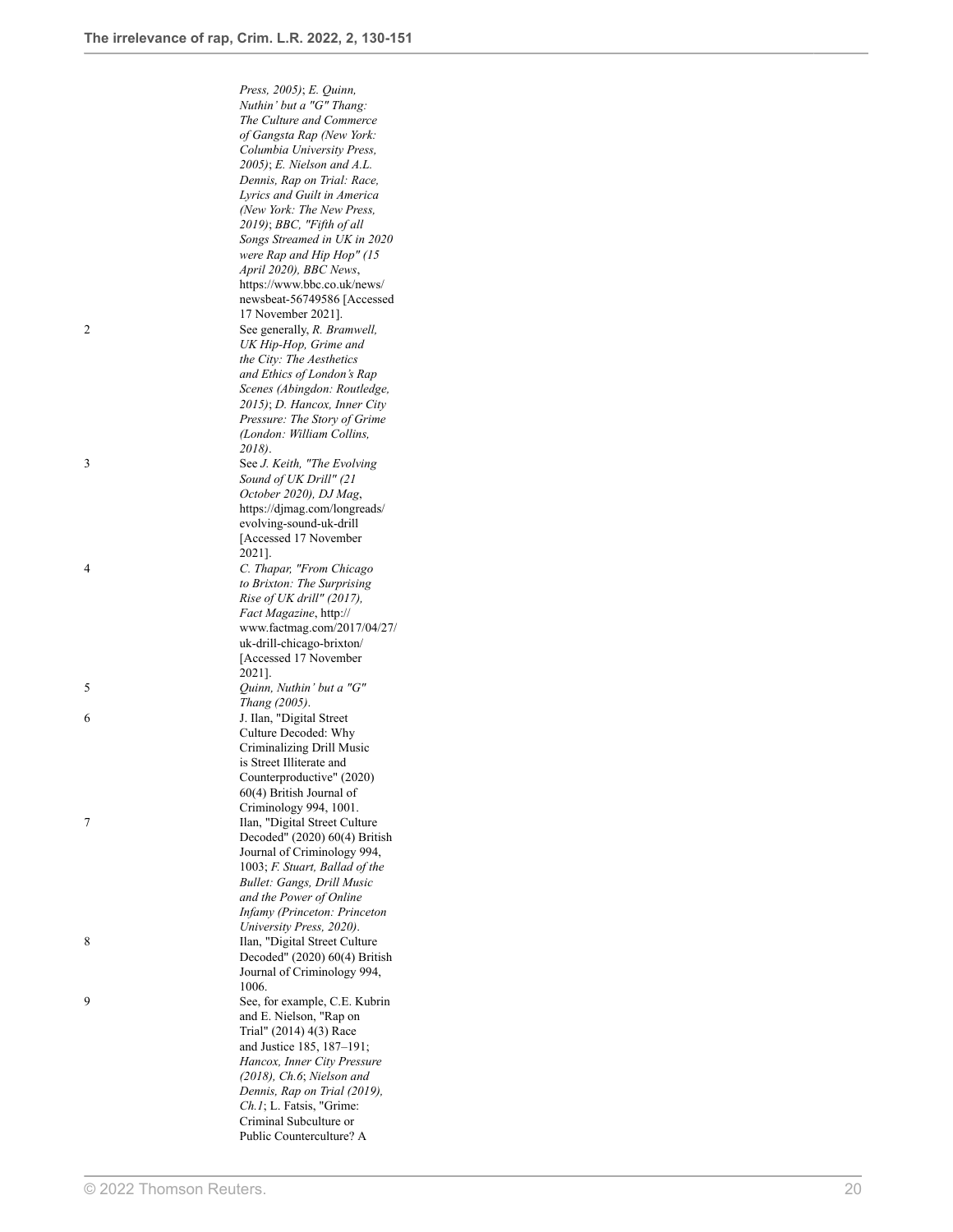<span id="page-20-9"></span><span id="page-20-8"></span><span id="page-20-7"></span><span id="page-20-6"></span><span id="page-20-5"></span><span id="page-20-4"></span><span id="page-20-3"></span><span id="page-20-2"></span><span id="page-20-1"></span><span id="page-20-0"></span>

|    | Critical Investigation into                                     |
|----|-----------------------------------------------------------------|
|    | the Criminalization of Black                                    |
|    | Musical Subculture in the                                       |
|    | UK" (2019) 15(3) Crime,                                         |
|    | Media, Culture 447; L.                                          |
|    | Fatsis, "Policing the Beats:                                    |
|    | The Criminalisation of UK                                       |
|    | Drill and Grime Music by                                        |
|    | the London Metropolitan                                         |
|    | Police" (2019) 67(6) The                                        |
|    | Sociological Review 1300;                                       |
|    | Ilan, "Digital Street Culture"<br>Decoded" (2020) 60(4) British |
|    | Journal of Criminology 994.                                     |
| 10 | See generally, A. Lynes,                                        |
|    | C. Kelly and E. Kelly,                                          |
|    | "Thug Life: Drill Music as a                                    |
|    | Periscope into Urban Violence                                   |
|    | in the Consumer Age" (2020)                                     |
|    | 60(5) British Journal of                                        |
|    | Criminology 1201.                                               |
| 11 | D. Hancox, "The Drill                                           |
|    | and Knife Crime Story is a                                      |
|    | Classic Chicken-and-Egg                                         |
|    | Dilemma" (31 May 2018),                                         |
|    | Noisey, https://www.vice.com/                                   |
|    | en/article/nek3qm/drill-knife-                                  |
|    | crime-violence-london-long-                                     |
|    | read [Accessed 17 November                                      |
|    | 2021].                                                          |
| 12 | See A. Dennis, "Poetic                                          |
|    | (In)Justice? Rap Music                                          |
|    | as Art, Life and Criminal<br>Evidence" (2007) 31 Columbia       |
|    | Journal of Law & the Arts                                       |
|    | 1; N. Stoia, K. Adams and                                       |
|    | K. Drakulich, "Rap Lyrics as                                    |
|    | Evidence: What Can Music                                        |
|    | Theory Tell Us?" (2018) 8(4)                                    |
|    | Race and Justice 330; Nielson                                   |
|    | and Dennis, Rap on Trial                                        |
|    | (2019).                                                         |
| 13 | https://www.pulitzer.org/                                       |
|    | winners/kendrick-lamar                                          |
|    | [Accessed 17 November                                           |
|    | 2021].                                                          |
| 14 | https://                                                        |
|    | www.mercuryprize.com/                                           |
|    | about-the-prize [Accessed 17                                    |
|    | November 2021].                                                 |
| 15 | M. Render, "Foreword" in                                        |
|    | Nielson and Dennis, Rap on                                      |
| 16 | Trial (2019), p.i.<br>See Bramwell, UK Hip-Hop,                 |
|    | Grime and the City (2015).                                      |
| 17 | See also, A. Owusu-Bempah,                                      |
|    | "Prosecuting Rap: What                                          |
|    | Does the Case Law Tell Us?"                                     |
|    | Popular Music (forthcoming).                                    |
| 18 | Some cases allude to frequent                                   |
|    | admission of rap music as                                       |
|    | evidence. In Martin [2017]                                      |
|    | <i>EWCA Crim 488</i> at [23],                                   |
|    | the defence submitted that                                      |
|    | "this type of rap evidence is                                   |
|    | frequently admitted at the                                      |
|    | behest of the Crown".                                           |
| 19 | This includes engagement at                                     |
|    | seminars and events, including                                  |
|    | Garden Court Chambers'                                          |
|    | webinar series, "Drill Music,                                   |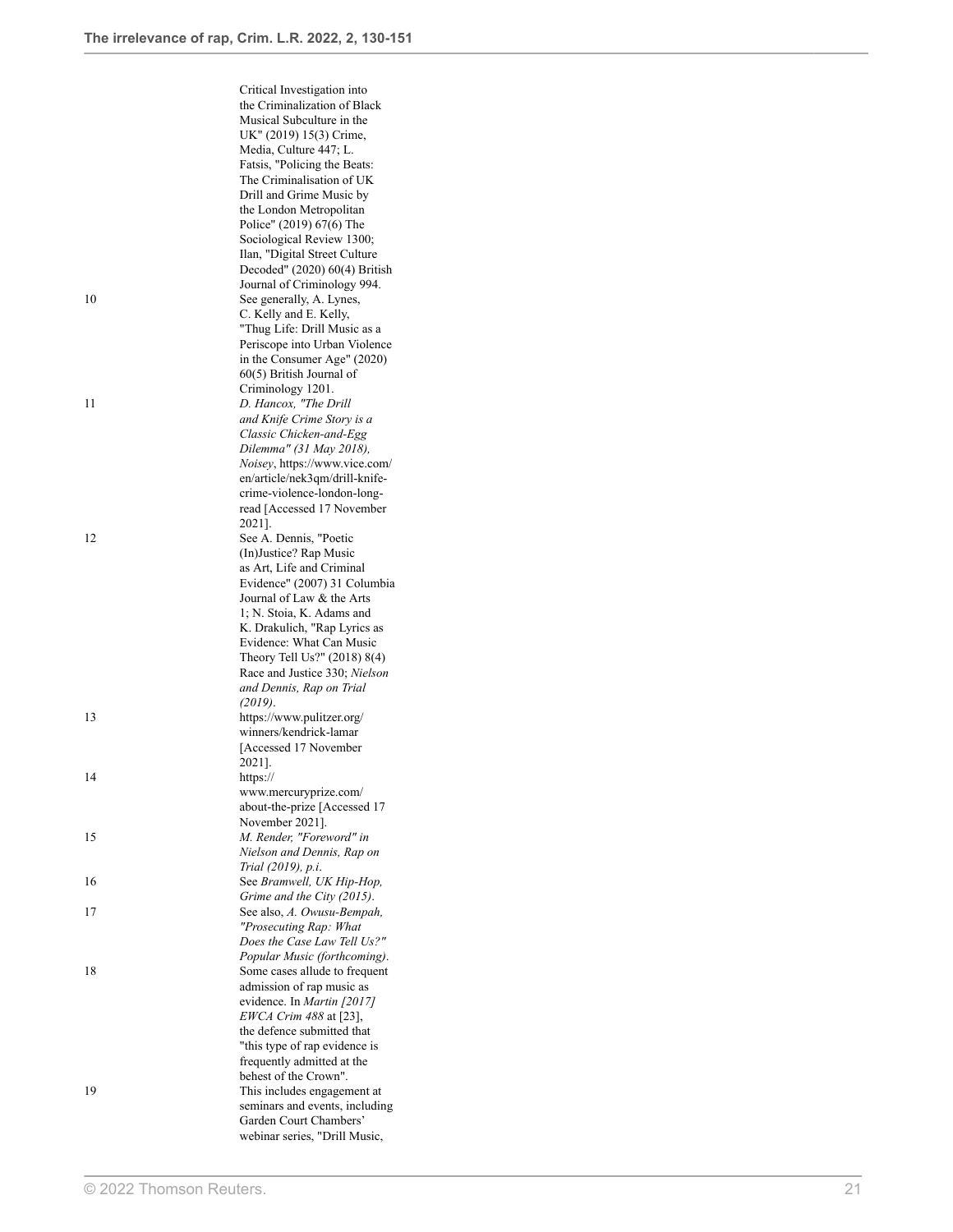<span id="page-21-4"></span><span id="page-21-3"></span><span id="page-21-2"></span><span id="page-21-1"></span><span id="page-21-0"></span>

|    | Gangs and Prosecutions                                       |
|----|--------------------------------------------------------------|
|    | — Challenging Racist                                         |
|    | Stereotypes in the Criminal                                  |
|    | Justice System" (2020) https://                              |
|    | www.gardencourtchambers.co.uk/                               |
|    | events/drill-music-gangs-and-                                |
|    | prosecutions-challenging-                                    |
|    | racist-stereotypes-in-the-                                   |
|    | criminal-justice-system<br>[Accessed 18 November             |
|    | 2021].                                                       |
| 20 | Soloman [2019] EWCA Crim                                     |
|    | 1356 at [15].                                                |
| 21 | Alimi [2014] EWCA Crim                                       |
|    | 2412.                                                        |
| 22 | Or as misconduct to do                                       |
|    | with the alleged facts of the                                |
|    | offence, under the Criminal                                  |
|    | Justice Act (CJA) 2003 s.98.                                 |
| 23 | This is consistent with                                      |
|    | Nielson and Dennis's finding                                 |
|    | from the US that, based on                                   |
|    | approximately 500 cases                                      |
|    | involving "rap on trial",                                    |
|    | an estimated 95 per cent                                     |
|    | of defendants are Black or                                   |
|    | Latino. Nielson and Dennis.                                  |
|    | Rap on Trial (2019), p.18.                                   |
|    | Note that while rap is a form                                |
|    | of Black expressive culture, it                              |
|    | is not exclusionary and there                                |
|    | are many rappers of other                                    |
|    | races.                                                       |
| 24 | For example, at the time                                     |
|    | of research, in 16 of the 29                                 |
|    | crime cases from England                                     |
|    | and Wales on Westlaw                                         |
|    | with the word "lyric" in the                                 |
|    | judgment, rap lyrics had been                                |
|    | admitted as evidence of a                                    |
|    | defendant's participation                                    |
|    | in a crime or treated as                                     |
|    | an aggravating factor at                                     |
|    | sentencing. Conversely, in<br>just one of these cases is     |
|    |                                                              |
|    | it clear that lyrics from a<br>genre other than rap had been |
|    | admitted as evidence against a                               |
|    | defendant. Moreover, Crown                                   |
|    | Prosecution Guidance (CPS)                                   |
|    | on gang-related offences                                     |
|    | explicitly links drill music                                 |
|    | to gangs, and guidance on                                    |
|    | offensive weapons advises                                    |
|    | that consideration be given to                               |
|    | the use of drill music videos                                |
|    | as bad character evidence.                                   |
|    | See CPS, Decision Making                                     |
|    | in Gang Related Offences                                     |
|    | $(4$ November 2021), gov.uk,                                 |
|    | https://www.cps.gov.uk/                                      |
|    | legal-guidance/gang-related-                                 |
|    | offences-decision-making                                     |
|    | [Accessed 18 November]                                       |
|    | 2021]; CPS, Offensive                                        |
|    | Weapons, Knife Crime                                         |
|    | Practical Guidance (10                                       |
|    | September 2020), gov.uk,                                     |
|    | https://www.cps.gov.uk/legal-                                |
|    | guidance/offensive-weapons-                                  |
|    | knife-crime-practical-guidance                               |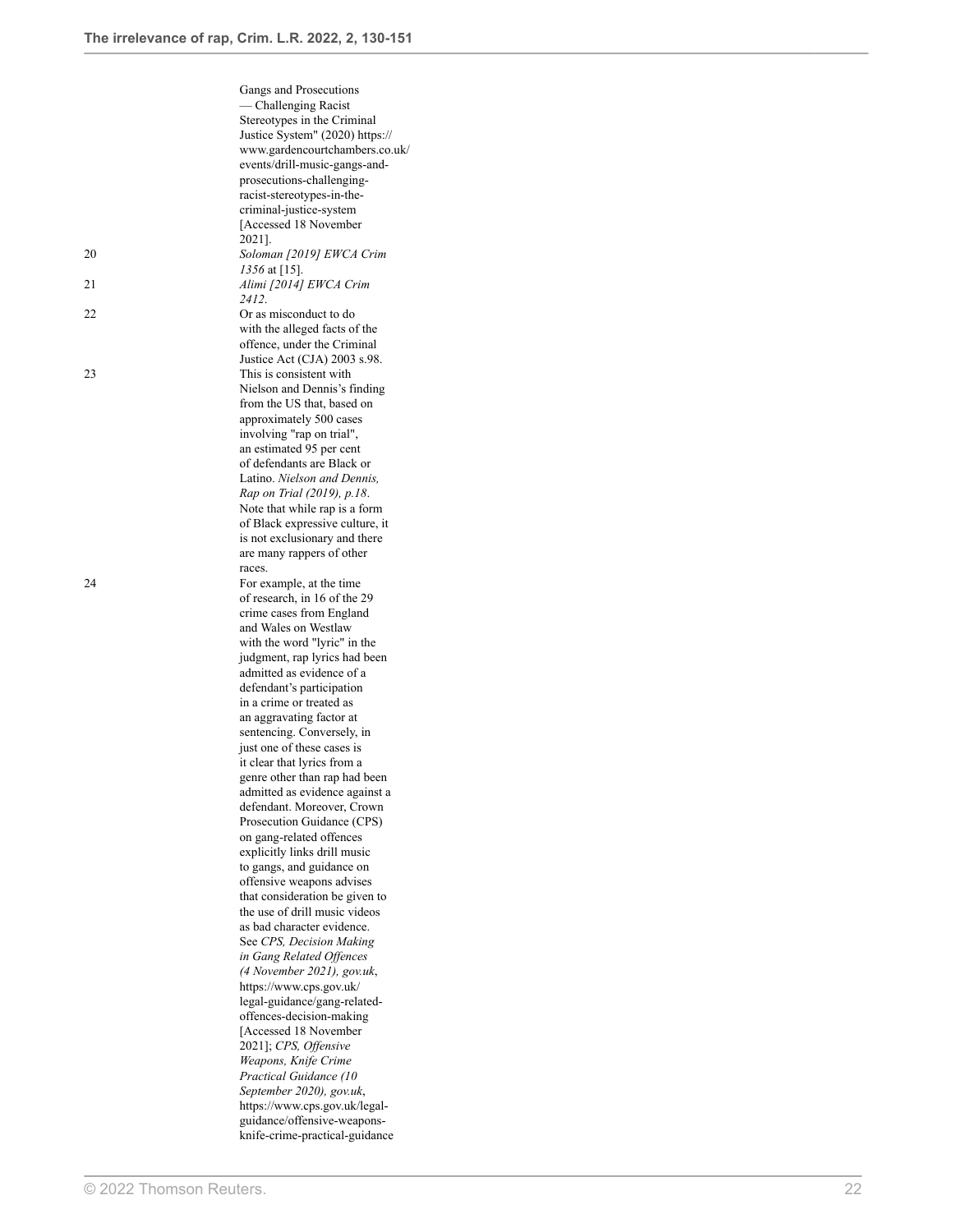<span id="page-22-7"></span><span id="page-22-6"></span><span id="page-22-5"></span><span id="page-22-4"></span><span id="page-22-3"></span><span id="page-22-2"></span><span id="page-22-1"></span><span id="page-22-0"></span>

|    | [Accessed 18 November                                          |
|----|----------------------------------------------------------------|
| 25 | 2021].<br>Renda [2005] EWCA Crim                               |
|    | 2826; [2006] 1 W.L.R. 2948 at                                  |
|    | [24]; [2006] Crim. L.R. 534.                                   |
| 26 | Stoia, Adams and<br>Drakulich, "Rap Lyrics as                  |
|    | Evidence" (2018) 8(4) Race                                     |
|    | and Justice 330, 331.                                          |
| 27 | Ilan, "Digital Street Culture<br>Decoded" (2020) 60(4) British |
|    | Journal of Criminology 994,                                    |
|    | 1003.<br>Nielson and Dennis, Rap on                            |
| 28 | Trial (2019), pp.81 and 93.                                    |
|    | See also, P. Gilroy, "The Myth                                 |
|    | of Black Criminality" (1982)<br>19 The Socialist Register 47;  |
|    | P. Gilroy, There Ain't no Black                                |
|    | in the Union Jack (London:                                     |
|    | Routledge, 1987), Ch.3; P.<br>Gilrov, "A New Crime, But        |
|    | the Same Old Culprits" The                                     |
|    | Guardian, 8 January 2003, ,                                    |
|    | https://www.theguardian.com/<br>uk/2003/jan/08/                |
|    | ukguns.comment [Accessed                                       |
|    | 18 November 2021]; K.M.<br>Drakulich, "Explicit and            |
|    | Hidden Racial Bias in                                          |
|    | the Framing of Social<br>Problems" (2015) 62(3) Social         |
|    | Problems 391; Fatsis, "Grime:                                  |
|    | Criminal Subculture or Public                                  |
|    | Counterculture?" (2019) 15(3)<br>Crime, Media, Culture 447,    |
|    | 451.                                                           |
| 29 | A. Davis, "Race and<br>Criminalization: Black                  |
|    | Americans and the Punishment                                   |
|    | Industry" in W. Lubiano (ed.),                                 |
|    | The House That Race Built<br>(New York: Vintage Books,         |
|    | 1997), p.270.                                                  |
| 30 | E. Quinn, "Lost in                                             |
|    | Translation? Rap music<br>and racial bias in the               |
|    | courtroom" (4 October                                          |
|    | 2018), Policy@Manchester<br><i>Blogs</i> , http://             |
|    | blog.policy.manchester.ac.uk/                                  |
|    | posts/2018/10/lost-in-<br>translation-rap-music-and-           |
|    | racial-bias-in-the-courtroom/                                  |
|    | [Accessed 18 November                                          |
| 31 | 2021].<br>Amnesty International,                               |
|    | Trapped in the Matrix                                          |
|    | (London: Amnesty<br>International, 2018); P.                   |
|    | Williams, Being Matrixed:                                      |
|    | The (Over)Policing of Gang                                     |
|    | Suspects in London (London:<br>StopWatch, 2018). See also      |
|    | P. Williams and B. Clarke,                                     |
|    | Dangerous Associations: Joint<br>Enterprise, Gangs and Racism  |
|    | (London: Centre for Crime                                      |
|    | and Justice Studies, 2016).                                    |
| 32 | B. Clarke and P. Williams,<br>"(Re)producing Guilt in          |
|    |                                                                |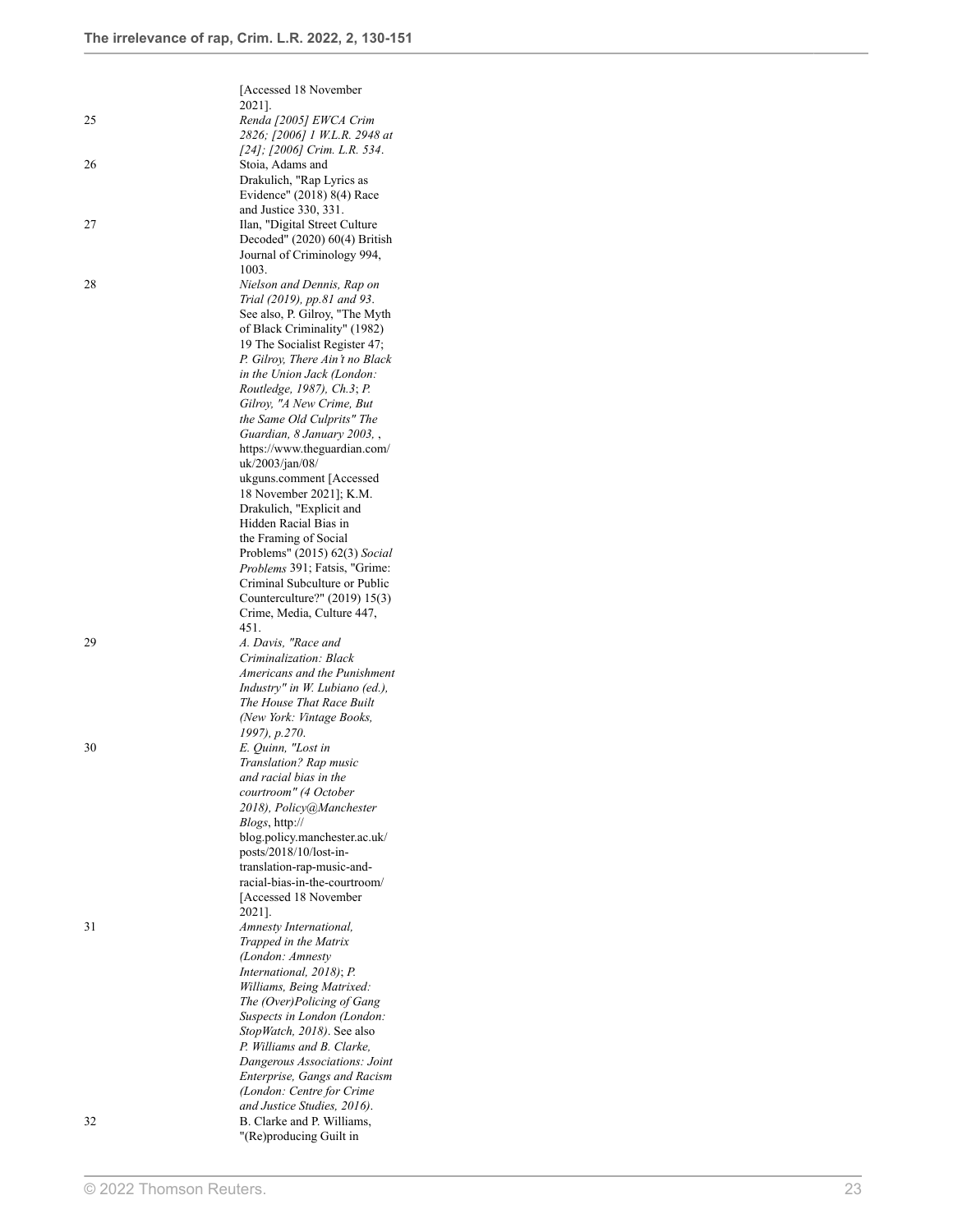<span id="page-23-12"></span><span id="page-23-11"></span><span id="page-23-10"></span><span id="page-23-9"></span><span id="page-23-8"></span><span id="page-23-7"></span><span id="page-23-6"></span><span id="page-23-5"></span><span id="page-23-4"></span><span id="page-23-3"></span><span id="page-23-2"></span><span id="page-23-1"></span><span id="page-23-0"></span>

|    | Suspect Communities: The                      |
|----|-----------------------------------------------|
|    | Centrality of Racialisation                   |
|    | in Joint Enterprise                           |
|    | Prosecutions" $(2020)$ 9(3)                   |
|    | International Journal for                     |
|    | Crime, Justice and Social                     |
|    | Democracy 116.                                |
| 33 | On police as gang experts,                    |
|    | see Myers [2015] UKPC 40;                     |
|    | [2016] A.C. 314; [2017] Crim.                 |
|    | L.R. 125.                                     |
| 34 | Ilan, "Digital Street Culture                 |
|    | Decoded" (2020) 60(4) British                 |
|    | Journal of Criminology 994,<br>1003.          |
| 35 | <b>JUSTICE, Tackling Racial</b>               |
|    | Injustice: Children and the                   |
|    | Youth Justice System (London:                 |
|    | JUSTICE, 2021), para.2.51.                    |
| 36 | T. Ward and S. Fouladvand,                    |
|    | "Bodies of Knowledge                          |
|    | and Robes of Expertise:                       |
|    | <b>Expert Evidence About</b>                  |
|    | Drugs, Gangs and Human                        |
|    | Trafficking" [2021] Crim. L.R.                |
|    | 442, 449.                                     |
| 37 | Law Commission, Expert                        |
|    | Evidence in Criminal                          |
|    | Proceedings in England and                    |
|    | Wales (London: TSO, 2011),                    |
|    | Law Com. No.325, para.1.8.                    |
| 38 | O [2010] EWCA Crim 2985.                      |
| 39 | See Rashid [2019] EWCA                        |
| 40 | Crim 2018.<br>See, for example, S. Fischoff,  |
|    | "'Gansta' Rap and a Murder                    |
|    | in Bakersfield" (1999) 29(4)                  |
|    | Journal of Applied Social                     |
|    | Psychology 795; C.B. Fried,                   |
|    | "Who's Afraid of Rap?                         |
|    | Differential Reactions to                     |
|    | Music Lyrics" (1999) 29(4)                    |
|    | Journal of Applied Social                     |
|    | Psychology 705; A. Dunbar,                    |
|    | C.E. Kubrin and N. Scurich,                   |
|    | "The Threatening Nature of                    |
|    | 'Rap' Music" (2016) 22(3)                     |
|    | Psychology, Public Policy, and                |
|    | Law 280.                                      |
| 41 |                                               |
|    | A. Dunbar and C.E. Kubrin,                    |
|    | "Imagining Violent Criminals:                 |
|    | An Experimental Investigation                 |
|    | of Music Stereotypes and                      |
|    | Character Judgments" (2018)                   |
|    | 14(4) Journal of Experimental                 |
|    | Criminology 507, 521.                         |
| 42 | See also, Owusu-Bempah,                       |
|    | "Prosecuting Rap", Popular                    |
| 43 | Music (forthcoming).<br>Myers [2015] UKPC 40; |
|    | [2016] A.C. 314 at [37]–[38];                 |
|    | [2017] Crim. L.R. 125.                        |
| 44 | DPP v Kilbourne [1973] A.C.                   |
|    | 729 at 756; [1973] Crim. L.R.                 |
|    | 235.                                          |
| 45 | M. Thomason, "Previous                        |
|    | Sexual History Evidence:                      |
|    | A Gloss on Relevance and                      |
|    | Relationship Evidence" (2018)                 |
|    | 22(4) E&P 342, 345. Original<br>emphasis.     |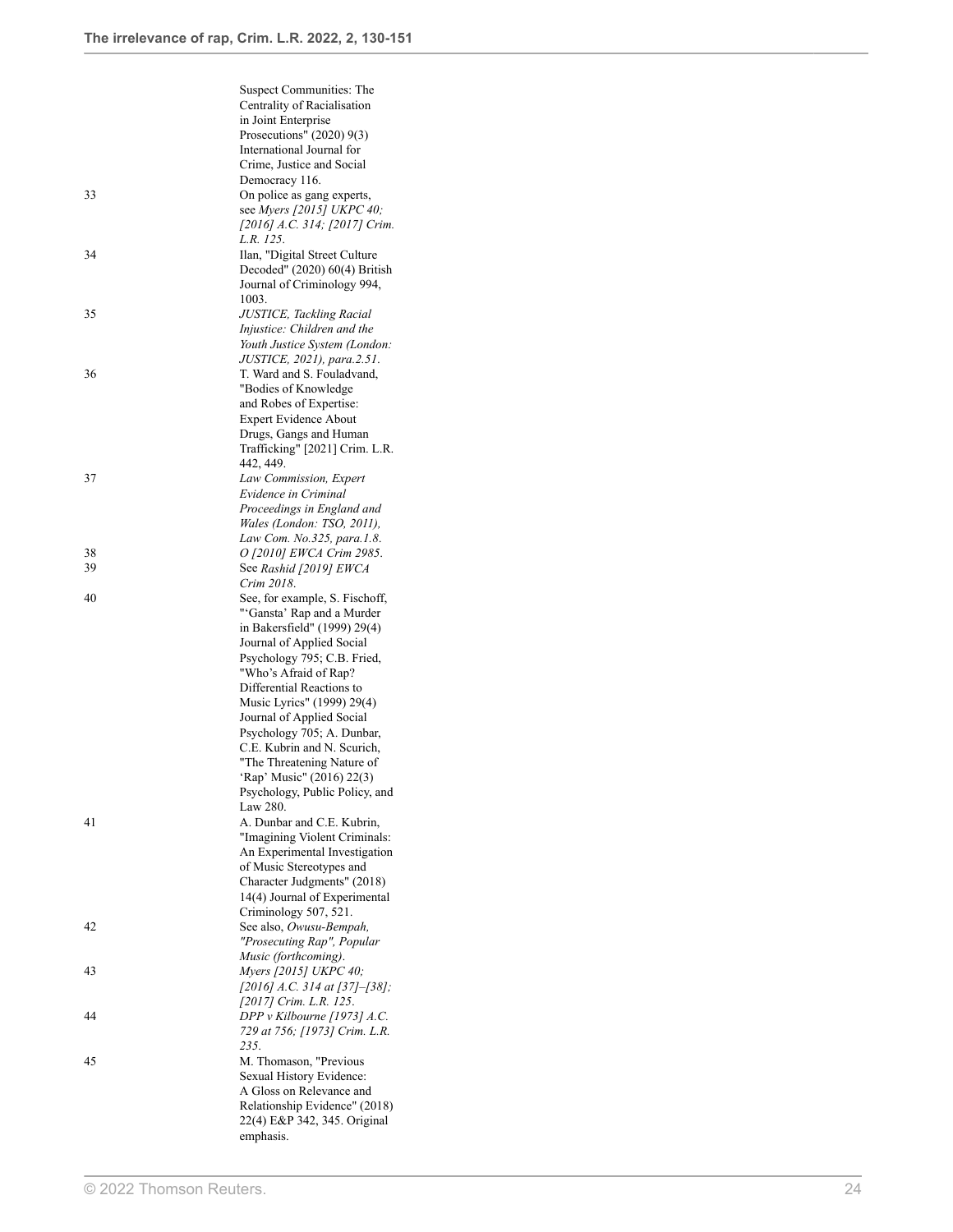<span id="page-24-24"></span><span id="page-24-23"></span><span id="page-24-22"></span><span id="page-24-21"></span><span id="page-24-20"></span><span id="page-24-19"></span><span id="page-24-18"></span><span id="page-24-17"></span><span id="page-24-16"></span><span id="page-24-15"></span><span id="page-24-14"></span><span id="page-24-13"></span><span id="page-24-12"></span><span id="page-24-11"></span><span id="page-24-10"></span><span id="page-24-9"></span><span id="page-24-8"></span><span id="page-24-7"></span><span id="page-24-6"></span><span id="page-24-5"></span><span id="page-24-4"></span><span id="page-24-3"></span><span id="page-24-2"></span><span id="page-24-1"></span><span id="page-24-0"></span>

| 46 | O [2010] EWCA Crim 2985.                                                                       |
|----|------------------------------------------------------------------------------------------------|
| 47 | O [2010] EWCA Crim 2985 at<br>15I.                                                             |
| 48 | O [2010] EWCA Crim 2985 at<br>161.                                                             |
| 49 | O [2010] EWCA Crim 2985 at<br>[25].                                                            |
| 50 | O [2010] EWCA Crim 2985 at<br>1171.                                                            |
| 51 | O [2010] EWCA Crim 2985 at                                                                     |
| 52 | $ 26 $ .<br>Sode [2017] EWCA Crim 705                                                          |
| 53 | at [60].<br>Sode [2017] EWCA Crim 705                                                          |
| 54 | at $[18]$ .<br>Sode [2017] EWCA Crim 705                                                       |
| 55 | at $[18]$ .<br>Sode [2017] EWCA Crim 705                                                       |
| 56 | at $[53]$ .<br>Lewis [2014] EWCA Crim 48;                                                      |
| 57 | [2014] 2 Cr. App. R. (S.) 27.<br>Lewis [2014] EWCA Crim 48,<br>[2014] 2 Cr. App. R. (S.) 27 at |
| 58 | $[100]$ .<br>Lewis [2014] EWCA Crim 48,                                                        |
|    | [2014] 2 Cr. App. R. (S.) 27 at<br>$[97]$ .                                                    |
| 59 | Lewis [2014] EWCA Crim 48;<br>[2014] 2 Cr. App. R. (S.) 27 at                                  |
| 60 | $[84]-[87]$ .<br>Dennis, "Poetic                                                               |
|    | (In)Justice?" (2007) 31<br>Columbia Journal of Law &                                           |
|    | the Arts $1, 4$ .                                                                              |
| 61 | Nielson and Dennis, Rap on<br>Trial (2019), p.17.                                              |
| 62 | On previous convictions as                                                                     |
|    | evidence of comparative                                                                        |
|    | propensity, see <i>M. Redmayne</i> ,                                                           |
|    | Character in the Criminal                                                                      |
|    | Trial (Oxford: Oxford<br>University Press, 2015), Ch.2.                                        |
| 63 | Police and Criminal Evidence                                                                   |
|    | Act (PACE) 1984 s.82(1).                                                                       |
| 64 | PACE 1984 s.76(2).                                                                             |
| 65 | Ward and Fouladvand, "Bodies                                                                   |
|    | of Knowledge and Robes of                                                                      |
|    | Expertise" [2021] Crim. L.R.                                                                   |
|    | 442, 455.                                                                                      |
| 66 | Ntim [2019] EWCA Crim                                                                          |
|    | 311. See also N [2019] EWCA                                                                    |
|    | Crim 2280; [2020] 4 W.L.R.                                                                     |
| 67 | 64; [2020] Crim. L.R. 631.<br>Ntim [2019] EWCA Crim 311                                        |
|    | at $[11]$ .                                                                                    |
| 68 | J.I. Lerner and C.E. Kubrin,                                                                   |
|    | Rap on Trial: A Legal                                                                          |
|    | Guide for Attorneys (Irvine:                                                                   |
|    | University of California,                                                                      |
|    | <i>Irvine, 2021), p.73.</i> See also,                                                          |
|    | Stuart, Ballad of the Bullet                                                                   |
|    | (2020).                                                                                        |
| 69 | Amnesty International,                                                                         |
|    | Trapped in the Matrix (2018),<br>p.9.                                                          |
| 70 | In three further cases, the                                                                    |
|    | content of videos, including                                                                   |
|    | use of weapons as props,                                                                       |
|    | resulted in prosecution for                                                                    |
|    | firearms offences. See <i>Agostini</i>                                                         |
|    | [2011] EWCA Crim 301; M                                                                        |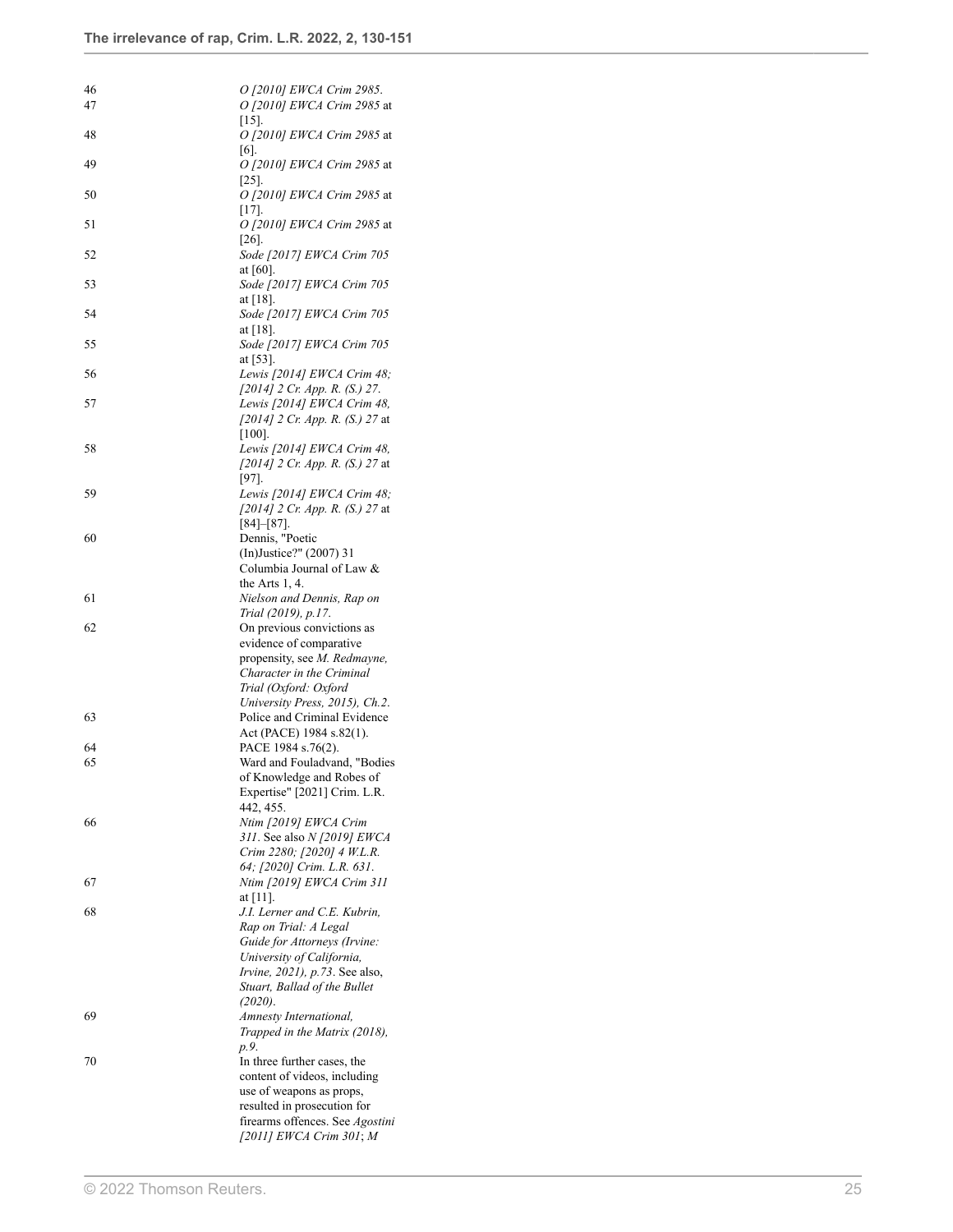<span id="page-25-17"></span><span id="page-25-16"></span><span id="page-25-15"></span><span id="page-25-14"></span><span id="page-25-13"></span><span id="page-25-12"></span><span id="page-25-11"></span><span id="page-25-10"></span><span id="page-25-9"></span><span id="page-25-8"></span><span id="page-25-7"></span><span id="page-25-6"></span><span id="page-25-5"></span><span id="page-25-4"></span><span id="page-25-3"></span><span id="page-25-2"></span><span id="page-25-1"></span><span id="page-25-0"></span>

|    | [2011] EWCA Crim 1371; Esty                                  |
|----|--------------------------------------------------------------|
|    | [2020] EWCA Crim 830.                                        |
| 71 | Saleem [2007] EWCA Crim                                      |
|    | 1923.                                                        |
| 72 | Saleem [2007] EWCA Crim                                      |
| 73 | 1923 at [9].<br>Redmayne, Character in the                   |
|    | Criminal Trial (2015), p.161.                                |
| 74 | Redmayne, Character in the                                   |
|    | Criminal Trial (2015), p.161.                                |
| 75 | E. Shumejda, "The Use of                                     |
|    | Rap Music Lyrics as Criminal                                 |
|    | Evidence" (2014) 25(3)                                       |
|    | Entertainment, Arts and Sports                               |
|    | Law Journal 29, 34.                                          |
| 76 | Soloman [2019] EWCA Crim                                     |
|    | 1356.                                                        |
| 77 | Soloman [2019] EWCA Crim                                     |
| 78 | 1356 at [12].<br>Soloman [2019] EWCA Crim                    |
|    | 1356 at [12].                                                |
| 79 | Soloman [2019] EWCA Crim                                     |
|    | 1356 at [14].                                                |
| 80 | Soloman [2019] EWCA Crim                                     |
|    | 1356 at [15].                                                |
| 81 | See, for example, Fischoff,                                  |
|    | "'Gansta' Rap and a Murder                                   |
|    | in Bakersfield" (1999)                                       |
|    | 29(4) Journal of Applied                                     |
|    | Social Psychology 795;                                       |
|    | Fried, "Who's Afraid of                                      |
|    | Rap?" (1999) 29(4) Journal<br>of Applied Social Psychology   |
|    | 705; Dunbar, Kubrin and                                      |
|    | Scurich, "The Threatening                                    |
|    | Nature of 'Rap' Music" (2016)                                |
|    | 22(3) Psychology, Public                                     |
|    | Policy, and Law 280; Dunbar                                  |
|    | and Kubrin, "Imagining                                       |
|    | Violent Criminals" (2018)                                    |
|    | 14(4) Journal of Experimental                                |
|    | Criminology 507.                                             |
| 82 | See also, O [2010] EWCA                                      |
|    | Crim 2985; Lewis [2014]<br>EWCA Crim 48; [2014] 2 Cr.        |
|    | <i>App. R. (S.) 27.</i>                                      |
| 83 | Thomason, "Previous Sexual                                   |
|    | History Evidence" (2018)                                     |
|    | International Journal of                                     |
|    | Evidence and Proof 342, 345.                                 |
| 84 | $CJA 2003 s.101(3)$ .                                        |
| 85 | $CJA 2003$ ss. 101(4) and                                    |
|    | 103(3); Hanson [2005] EWCA                                   |
|    | Crim 824; [2005] 1 W.L.R.                                    |
|    | 3169 at [11]; [2005] Crim.<br>L.R. 787. See also Redmayne,   |
|    | Character in the Criminal                                    |
|    | Trial (2015), Ch.2.                                          |
| 86 | Sode [2017] EWCA Crim 705                                    |
|    | at $[53]$ .                                                  |
| 87 | O [2010] EWCA Crim 2985 at                                   |
|    | $[25]$ .                                                     |
| 88 | Alimi [2014] EWCA Crim                                       |
|    | 2412. Note, the court had "no                                |
|    | doubt that the evidence of                                   |
|    | the rap lyrics was properly<br>admitted as against" Alimi 's |
|    | two co-defendants who were                                   |
|    | rapping in the videos (at $[22]$ ).                          |
|    |                                                              |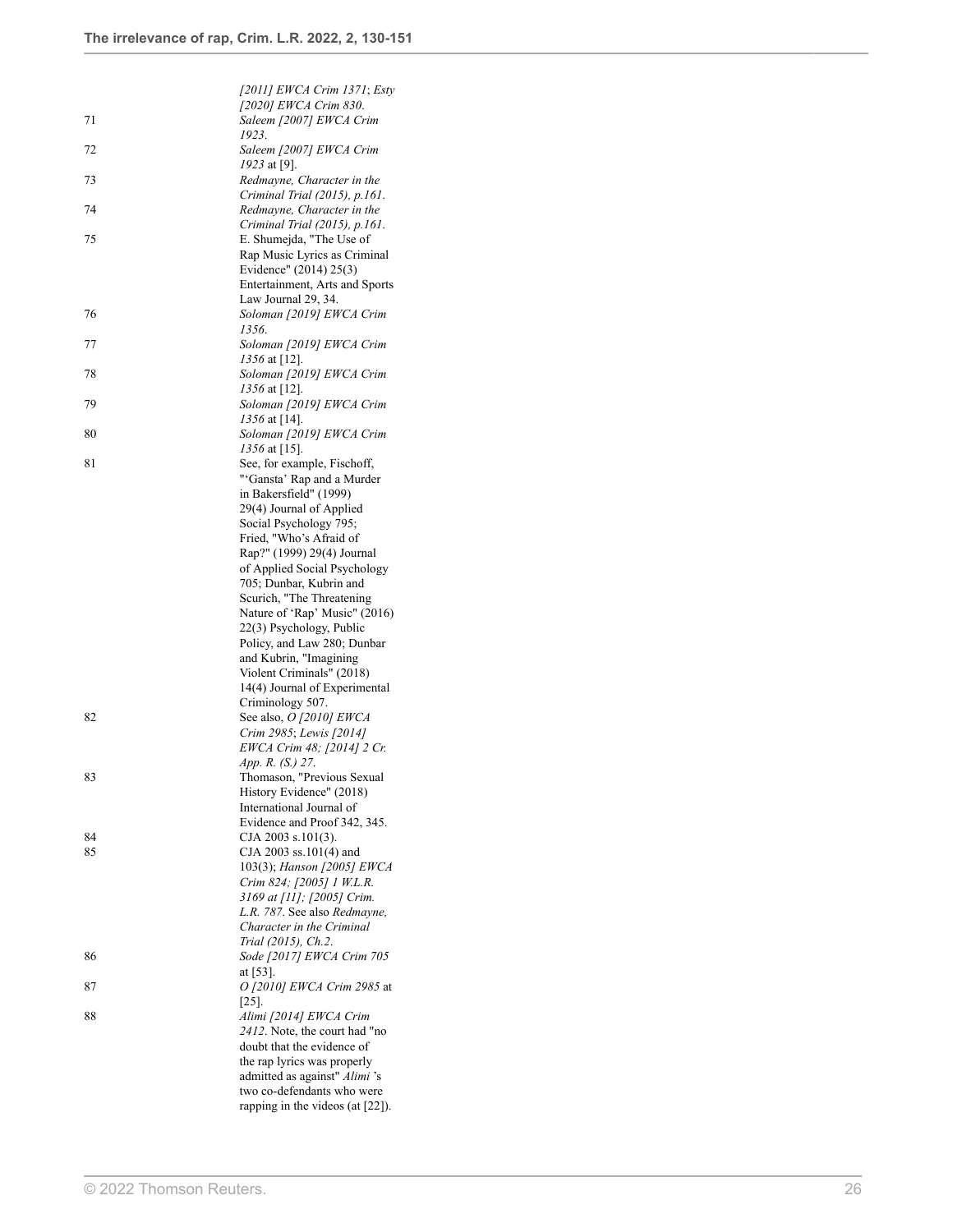<span id="page-26-22"></span><span id="page-26-21"></span><span id="page-26-20"></span><span id="page-26-19"></span><span id="page-26-18"></span><span id="page-26-17"></span><span id="page-26-16"></span><span id="page-26-15"></span><span id="page-26-14"></span><span id="page-26-13"></span><span id="page-26-12"></span><span id="page-26-11"></span><span id="page-26-10"></span><span id="page-26-9"></span><span id="page-26-8"></span><span id="page-26-7"></span><span id="page-26-6"></span><span id="page-26-5"></span><span id="page-26-4"></span><span id="page-26-3"></span><span id="page-26-2"></span><span id="page-26-1"></span><span id="page-26-0"></span>

| 89       | Lewis [2014] EWCA Crim 48;<br>[2014] 2 Cr. App. R. (S.) 27 at<br>1981.                                                |
|----------|-----------------------------------------------------------------------------------------------------------------------|
| 90       | Lewis [2014] EWCA Crim 48;<br>[2014] 2 Cr. App. R. (S.) 27 at<br>[99].                                                |
| 91       | Lewis [2014] EWCA Crim 48;<br>[2014] 2 Cr. App. R. (S.) 27 at<br>$[103]$ - $[125]$ .                                  |
| 92       | Lewis [2014] EWCA Crim 48;<br>[2014] 2 Cr. App. R. (S.) 27 at<br>$[124]$ .                                            |
| 93       | Lewis [2014] EWCA Crim 48;<br>[2014] 2 Cr. App. R. (S.) 27 at<br>$ 32 $ .                                             |
| 94       | Lewis [2014] EWCA Crim 48;<br>[2014] 2 Cr. App. R. (S.) 27 at<br>$[32]-[35]$ .                                        |
| 95       | Lewis [2014] EWCA Crim 48;<br>[2014] 2 Cr. App. R. (S.) 27 at<br>$[34]$ .                                             |
| 96<br>97 | See also Nielson and Dennis,<br>Rap on Trial (2019), p.80.<br>The same is true of American                            |
| 98       | case law. Nielson and Dennis,<br>Rap on Trial (2019).<br>Awoyemi [2016] EWCA Crim<br>668; [2016] 4 W.L.R. 114;        |
| 99       | [2017] Crim. L.R. 131.<br>Awoyemi [2016] EWCA Crim<br>668; [2016] 4 W.L.R. 114 at                                     |
| 100      | [9]; [2017] Crim. L.R. 131.<br>Awoyemi [2016] EWCA Crim<br>668; [2016] 4 W.L.R. 114 at                                |
| 101      | [9]; [2017] Crim. L.R. 131.<br>Awoyemi [2016] EWCA Crim<br>668; [2016] 4 W.L.R. 114 at<br>[9]; [2017] Crim. L.R. 131. |
| 102      | Awoyemi [2016] EWCA Crim<br>668; [2016] 4 W.L.R. 114 at<br>[9]; [2017] Crim. L.R. 131.                                |
| 103      | P. McKeown, "Evidence: R v<br>Awoyemi" [2017] Crim. L.R.<br>131, 135.                                                 |
| 104      | Awoyemi [2016] EWCA Crim<br>668; [2016] 4 W.L.R. 114 at<br>[31]; [2017] Crim. L.R. 131.                               |
| 105      | Awoyemi [2016] EWCA Crim<br>668; [2016] 4 W.L.R. 114 at<br>[32]; [2017] Crim. L.R. 131.                               |
| 106      | Awoyemi [2016] EWCA Crim<br>668; [2016] 4 W.L.R. 114 at<br>[32]-[33]; [2017] Crim. L.R.<br>131.                       |
| 107      | McKeown, "Evidence: R v<br>Awoyemi" [2017] Crim. L.R.<br>131, 136.                                                    |
| 108      | McKeown, "Evidence: R v<br>Awoyemi" [2017] Crim. L.R.<br>131, 136.                                                    |
| 109      | Awoyemi [2015] EWCA Crim<br>590 at [51].                                                                              |
| 110      | See generally, J. Simon-<br>Kerr, "Relevance Through a<br>Feminist Lens" in C. Dahlman,                               |
|          | A. Stein and G. Tuzet (eds),<br>Philosophical Foundations of                                                          |
| 111      | Evidence Law (forthcoming).<br>Seaboyer [1991] 2 S.C.R. 577<br>at 679. See also CH v HMA<br>[2020] HCJAC 43 at [112]. |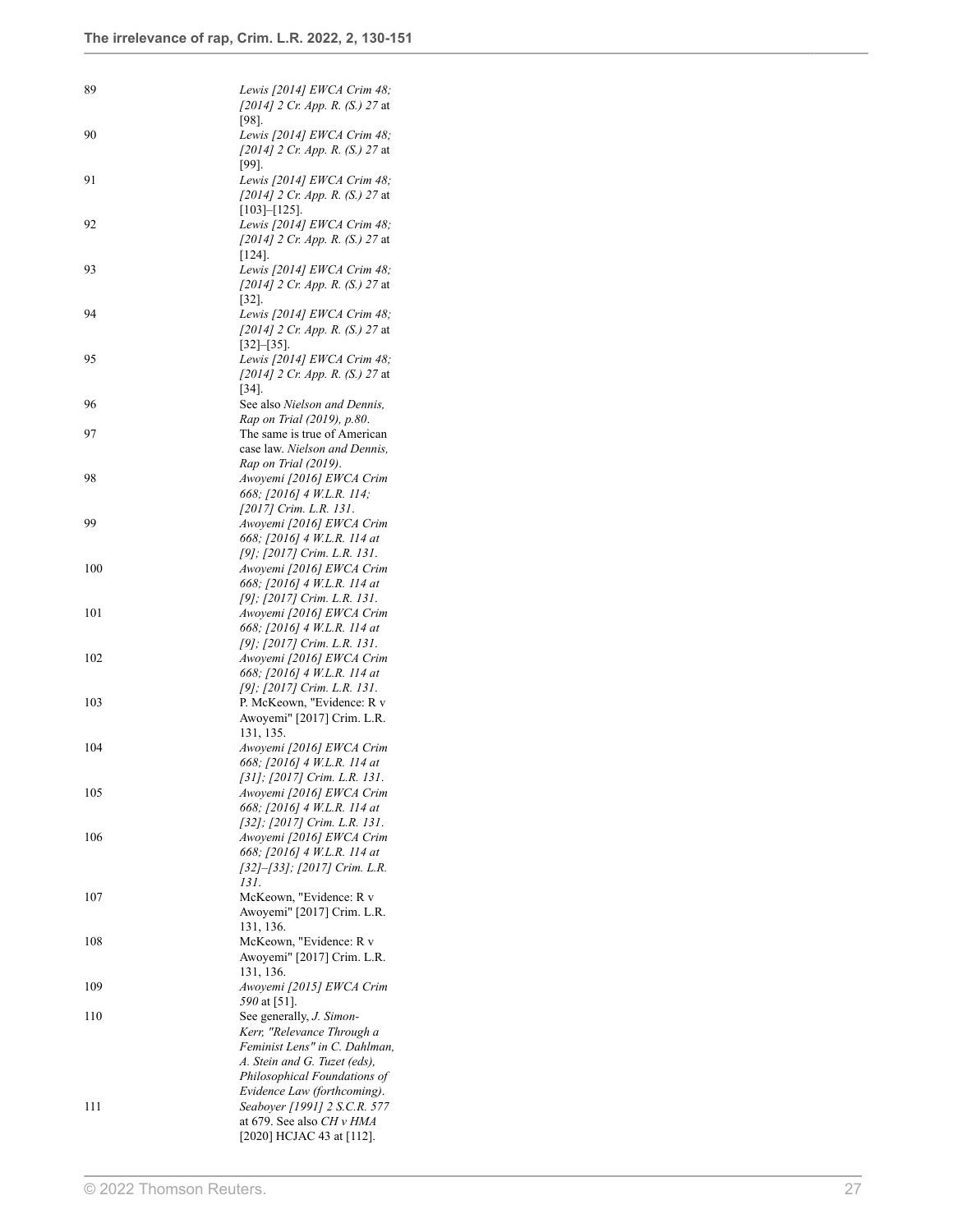<span id="page-27-2"></span><span id="page-27-1"></span><span id="page-27-0"></span>

| 112 | See, for example, Fischoff,         |
|-----|-------------------------------------|
|     | "'Gansta' Rap and a Murder          |
|     | in Bakersfield" (1999)              |
|     | 29(4) Journal of Applied            |
|     | Social Psychology 795;              |
|     | Fried, "Who's Afraid of             |
|     |                                     |
|     | Rap?" (1999) 29(4) Journal          |
|     | of Applied Social Psychology        |
|     | 705; Dunbar, Kubrin and             |
|     | Scurich, "The Threatening           |
|     | Nature of 'Rap' Music" (2016)       |
|     |                                     |
|     | 22(3) Psychology, Public            |
|     | Policy, and Law 280; Dunbar         |
|     | and Kubrin, "Imagining              |
|     | Violent Criminals" (2018)           |
|     | 14(4) Journal of Experimental       |
|     |                                     |
|     | Criminology 507. See                |
|     | also, Fatsis, "Policing the         |
|     | Beats" (2019) 67(6) The             |
|     | Sociological Review 1300.           |
| 113 | Dennis, "Poetic                     |
|     |                                     |
|     | (In)Justice?" (2007) 31             |
|     | Columbia Journal of Law &           |
|     | the Arts 1, 15–19.                  |
| 114 | <i>Institute of Race Relations,</i> |
|     | Policing Against Black People       |
|     | (London: Institute of Race          |
|     |                                     |
|     | Relations, 1987); D. Lammy,         |
|     | The Lammy Review (London:           |
|     | Ministry of Justice, 2017);         |
|     | House of Commons and House          |
|     | of Lords Joint Committee            |
|     | on Human Rights, Black              |
|     |                                     |
|     | People, Racism and Human            |
|     | Rights Eleventh Report of           |
|     | Session 2019-2–1 (London:           |
|     | The Stationery Office, 2020),       |
|     | <i>HC 559</i> ; JUSTICE, "Tackling  |
|     |                                     |
|     | Racial Injustice" (2021).           |
| 115 | S. Cushion, K. Moore and J.         |
|     | Jewell, Media Representations       |
|     | of Black Young Men and              |
|     | Boys (London: Crown, 2011);         |
|     | S. Turnnidge, "The Met              |
|     |                                     |
|     | Police Are More Likely To           |
|     | Publish Your Mugshot If             |
|     | You're Black" (11 March             |
|     | 2021), HuffPost, https://           |
|     | www.huffingtonpost.co.uk/           |
|     | entry/metropolitan-                 |
|     |                                     |
|     | police uk 603fa18ec5b617a7e411ffc5  |
|     | [Accessed 18 November               |
|     | 2021].                              |
| 116 | See generally, Hancox, Inner        |
|     | City Pressure (2018), Ch.6.         |
|     | The first drill song to reach       |
|     |                                     |
|     | number one in the UK Official       |
|     | Charts was described in a           |
|     | Daily Mail headline as the          |
|     | "soundtrack to murder". See         |
|     | S. Boyle, "Soundtrack to            |
|     |                                     |
|     | Murder: For the First Time,         |
|     | a Gangland 'Drill' Track is         |
|     | at Number One - Spreading           |
|     | a Message of Hatred and             |
|     | Violent Revenge Being Echoed        |
|     | in Playgrounds Across the           |
|     |                                     |
|     | Country. So Why IS the BBC          |
|     | Promoting it?" (16 May              |
|     | 2021), Daily Mail, https://         |

<span id="page-27-4"></span><span id="page-27-3"></span>[www.dailymail.co.uk/news/](https://www.dailymail.co.uk/news/article-9585461/Soundtrack-murder-time-gangland-drill-track-Number-One.html )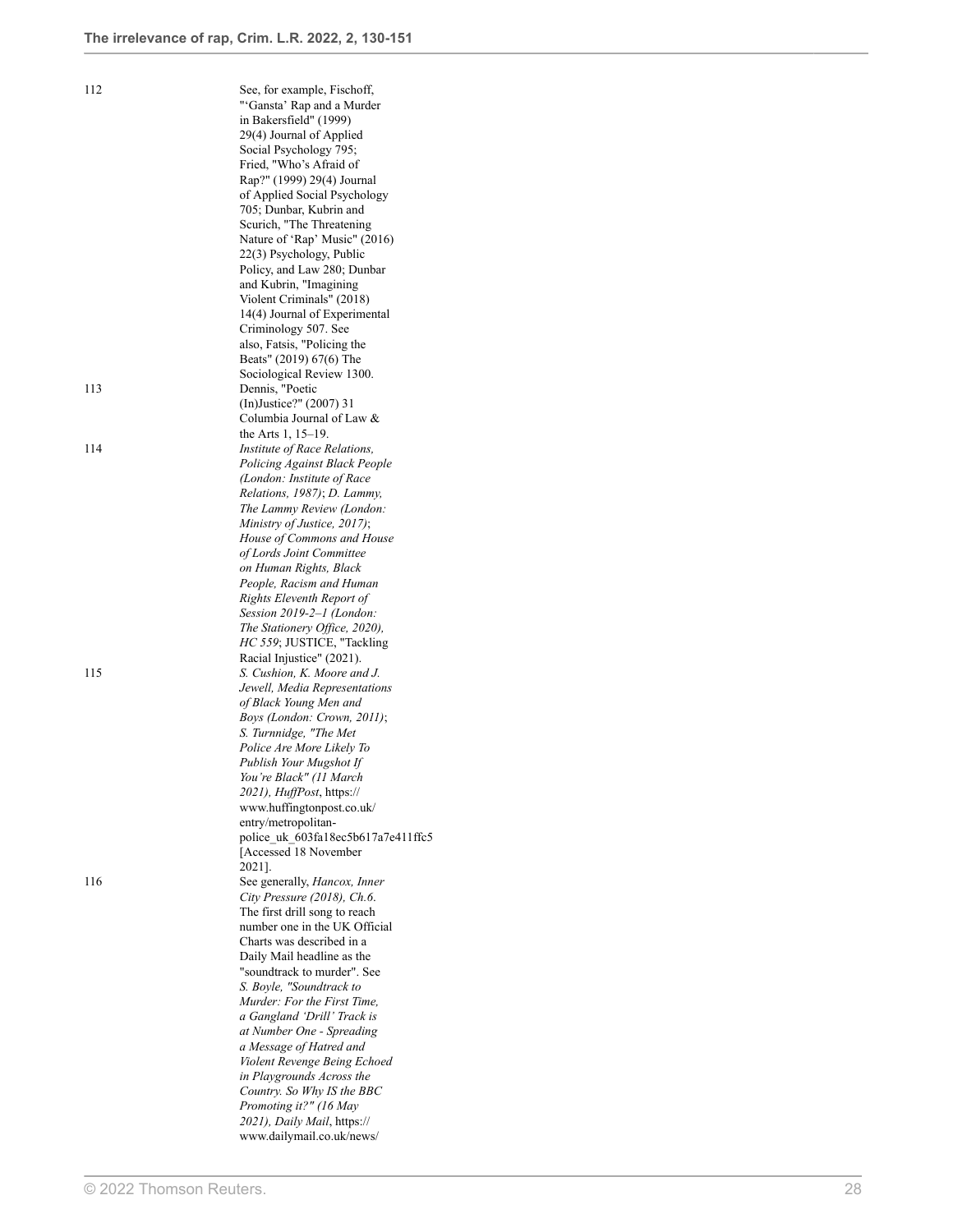<span id="page-28-10"></span><span id="page-28-9"></span><span id="page-28-8"></span><span id="page-28-7"></span><span id="page-28-6"></span><span id="page-28-5"></span><span id="page-28-4"></span><span id="page-28-3"></span><span id="page-28-2"></span><span id="page-28-1"></span><span id="page-28-0"></span>

|     | article-9585461/Soundtrack-                             |  |
|-----|---------------------------------------------------------|--|
|     | murder-time-gangland-drill-                             |  |
|     | track-Number-One.html                                   |  |
|     | [Accessed 18 November                                   |  |
|     | 2021].                                                  |  |
| 117 | Judicial Office, Judicial                               |  |
|     | Diversity Statistics 2020                               |  |
|     | (London: Judicial Office,                               |  |
|     | $2020$ ).                                               |  |
| 118 | At the end of March 2020,                               |  |
|     | 92.7 per cent of police officers                        |  |
|     | in England and Wales were                               |  |
|     | white and just 1.3 per cent                             |  |
|     | were Black. See Home Office,                            |  |
|     | Police Workforce, England                               |  |
|     | and Wales (March 2020).                                 |  |
|     | Approximately 78 per cent                               |  |
|     | of barristers, and 86 per cent                          |  |
|     | of QCs, are white. See Bar                              |  |
|     | Standards Board, Diversity at                           |  |
|     | the Bar (London: BSB, 2021).                            |  |
| 119 | J.B. Gonzales Rose, "Race,                              |  |
|     | Evidence, and Epistemic                                 |  |
|     | Injustice" in C. Dahlman,                               |  |
|     | A. Stein and G. Tuzet (eds),                            |  |
|     | Philosophical Foundations of                            |  |
|     | Evidence Law (forthcoming).                             |  |
|     | See also M. Fricker, Epistemic                          |  |
|     | Injustice: Power and Ethics                             |  |
|     | of Knowing (Oxford: Oxford                              |  |
|     | University Press, 2007).                                |  |
| 120 | Ali [2019] EWCA Crim 968.                               |  |
| 121 | Ali [2019] EWCA Crim 968 at                             |  |
|     | $ 9 $ .                                                 |  |
| 122 | <i>Ali [2019] EWCA Crim 968</i> at                      |  |
|     | $[15]$ .                                                |  |
| 123 | See further, Dennis, "Poetic                            |  |
|     | (In)Justice?" (2007) 31                                 |  |
|     | Columbia Journal of Law &                               |  |
|     | the Arts 1, 33; Lerner and                              |  |
|     | Kubrin, Rap on Trial: A Legal                           |  |
|     | Guide for Attorneys (2021),                             |  |
|     | p.39.                                                   |  |
| 124 | Dennis, "Poetic                                         |  |
|     | (In)Justice?" (2007) 31                                 |  |
|     | Columbia Journal of Law &                               |  |
|     | the Arts $1, 33$ .                                      |  |
| 125 | Dennis, "Poetic                                         |  |
|     | (In)Justice?" (2007) 31                                 |  |
|     | Columbia Journal of Law &                               |  |
|     | the Arts $1, 33$ .                                      |  |
| 126 | PACE 1984 s.78.                                         |  |
| 127 | See, for example, E.                                    |  |
|     | Papamichael, "Criminal                                  |  |
|     | Behaviour Order (CBO)                                   |  |
|     | Preventing People Making                                |  |
|     | 'Drill' Music" (11 June 2018),                          |  |
|     | <i>HJA.net</i> , https://www.hja.net/                   |  |
|     | criminal-behaviour-order-cbo-                           |  |
|     | preventing-people-making-                               |  |
|     | drill-music/ [Accessed 18                               |  |
|     | November 2021]; I. Cobain,                              |  |
|     | "London Drill Rap Group                                 |  |
|     | <b>Banned from Making Music</b>                         |  |
|     | due to Threat of Violence" (15                          |  |
|     | June 2018), The Guardian,                               |  |
|     | https://www.theguardian.com/                            |  |
|     | uk-news/2018/jun/15/london-                             |  |
|     | drill-rap-gang-banned-from-                             |  |
|     | making-music-due-to-threat-<br>of-violence [Accessed 18 |  |
|     |                                                         |  |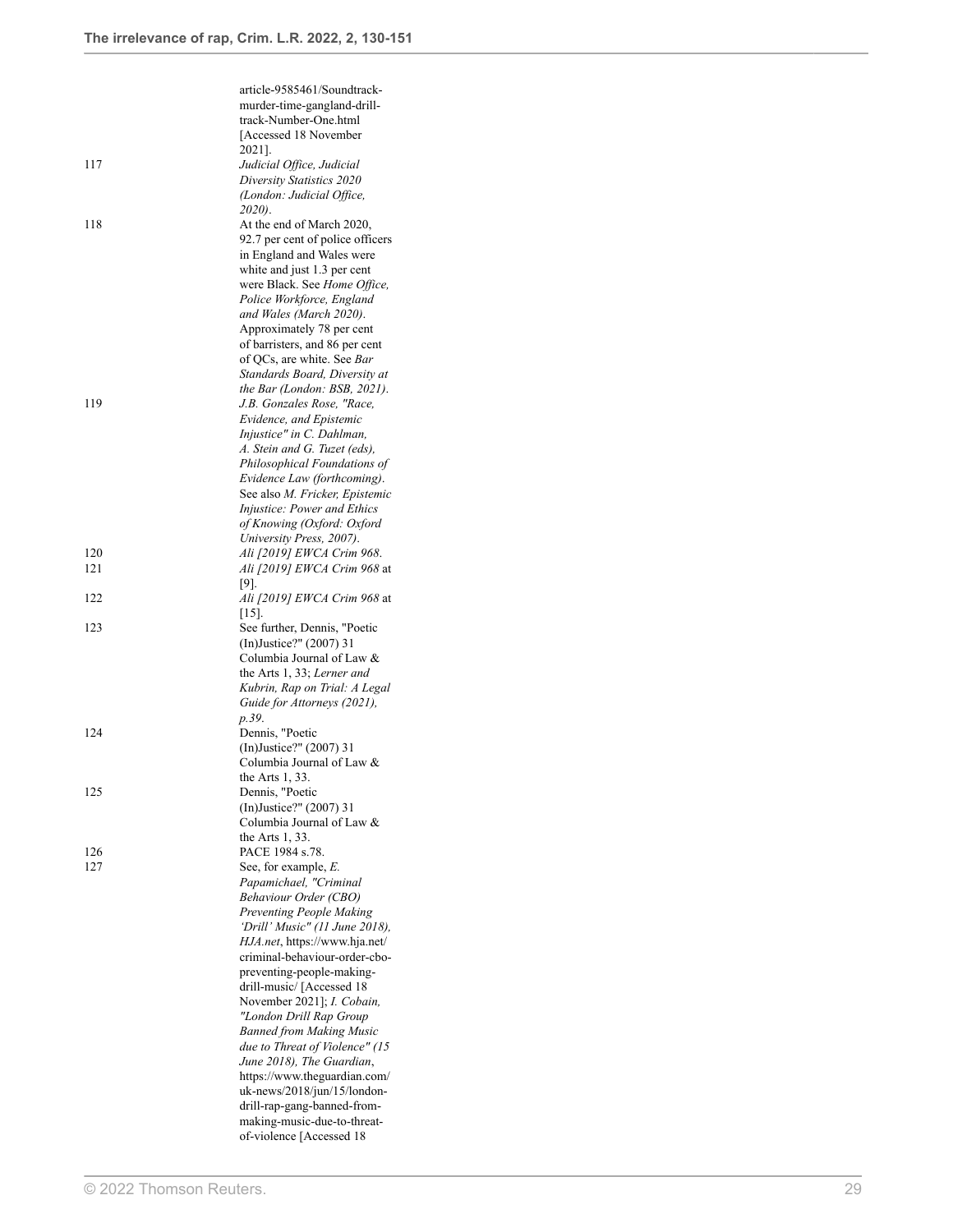<span id="page-29-6"></span><span id="page-29-5"></span><span id="page-29-4"></span><span id="page-29-3"></span><span id="page-29-2"></span><span id="page-29-1"></span><span id="page-29-0"></span>

|     | November 2021]; E. Clowes,                                      |
|-----|-----------------------------------------------------------------|
|     | "For British Drill Stars,                                       |
|     | the Police and Listening                                        |
|     | Closely" (11 January 2021),                                     |
|     | <i>The New York Times, https://</i>                             |
|     | www.nytimes.com/2021/01/11/<br>arts/music/digga-d-drill-        |
|     | music.html [Accessed 18                                         |
|     | November 2021].                                                 |
| 128 | JUSTICE, "Tackling Racial                                       |
|     | Injustice" (2021), para.2.50.                                   |
| 129 | JUSTICE, "Tackling Racial                                       |
|     | Injustice" (2021), para.2.52.                                   |
| 130 | Youth Justice and Criminal                                      |
| 131 | Evidence Act 1999 s.41.                                         |
|     | Dennis, "Poetic<br>(In)Justice?" (2007) 31                      |
|     | Columbia Journal of Law &                                       |
|     | the Arts $1, 31$ .                                              |
| 132 | Nielson and Dennis, Rap on                                      |
|     | Trial (2019), p.157.                                            |
| 133 | Nielson and Dennis, Rap on                                      |
|     | Trial (2019), p.157.                                            |
| 134 | See, for example, <i>Quinn</i> ,                                |
|     | "Lost in Translation? Rap                                       |
|     | Music and Racial Bias in                                        |
|     | the Courtroom" (4 October                                       |
|     | 2018), Policy@Manchester<br><i>Blogs</i> ; Fatsis, "Policing    |
|     | the Beats" (2019) 67(6)                                         |
|     | Sociological Review 1300;                                       |
|     | Ilan, "Digital Street Culture"                                  |
|     | Decoded" $(2020)$ 60(4) British                                 |
|     | Journal of Criminology 994;                                     |
|     | A. Owusu-Bempah, "Part                                          |
|     | of Art or Part of Life: Rap                                     |
|     | Lyrics in Criminal Trials" (27                                  |
|     | August 2020), LSE British                                       |
|     | Politics and Policy Blog,                                       |
|     | https://blogs.lse.ac.uk/<br>politicsandpolicy/rap-lyrics-       |
|     | in-criminal-trials/ [Accessed                                   |
|     | 18 November 2021];                                              |
|     | JUSTICE, "Tackling Racial                                       |
|     | Injustice" (2021), paras 2.50-                                  |
|     | 2.54; Ward and Fouladvand,                                      |
|     | "Bodies of Knowledge and                                        |
|     | Robes of Expertise" [2021]                                      |
|     | Crim. L.R. 442. There has also<br>been growing media interest   |
|     | in the use of rap in court. See,                                |
|     | for example, <i>K. Rymajdo</i> ,                                |
|     | "Prosecuting Rap: How a UK                                      |
|     | Legal Project is Fighting the                                   |
|     | Use of Rap Lyrics in Court" (8                                  |
|     | December 2020), DJ Mag,                                         |
|     | https://djmag.com/longreads/                                    |
|     | prosecuting-rap-how-uk-legal-                                   |
|     | project-fighting-use-rap-lyrics-<br>court [Accessed 18 November |
|     | 2021]; S. Swann, "Drill and                                     |
|     | Rap Music on Trial" (13                                         |
|     | January 2021), BBC News,                                        |
|     | https://www.bbc.co.uk/news/                                     |
|     | uk-55617706 [Accessed 18                                        |
|     | November 2021]; C. Baksi,                                       |
|     | "Coming to the Defence of                                       |
|     | Drill Music" The Times,                                         |
|     | 11 March 2021, https://                                         |
|     | www.thetimes.co.uk/article/                                     |
|     | coming-to-the-defence-                                          |